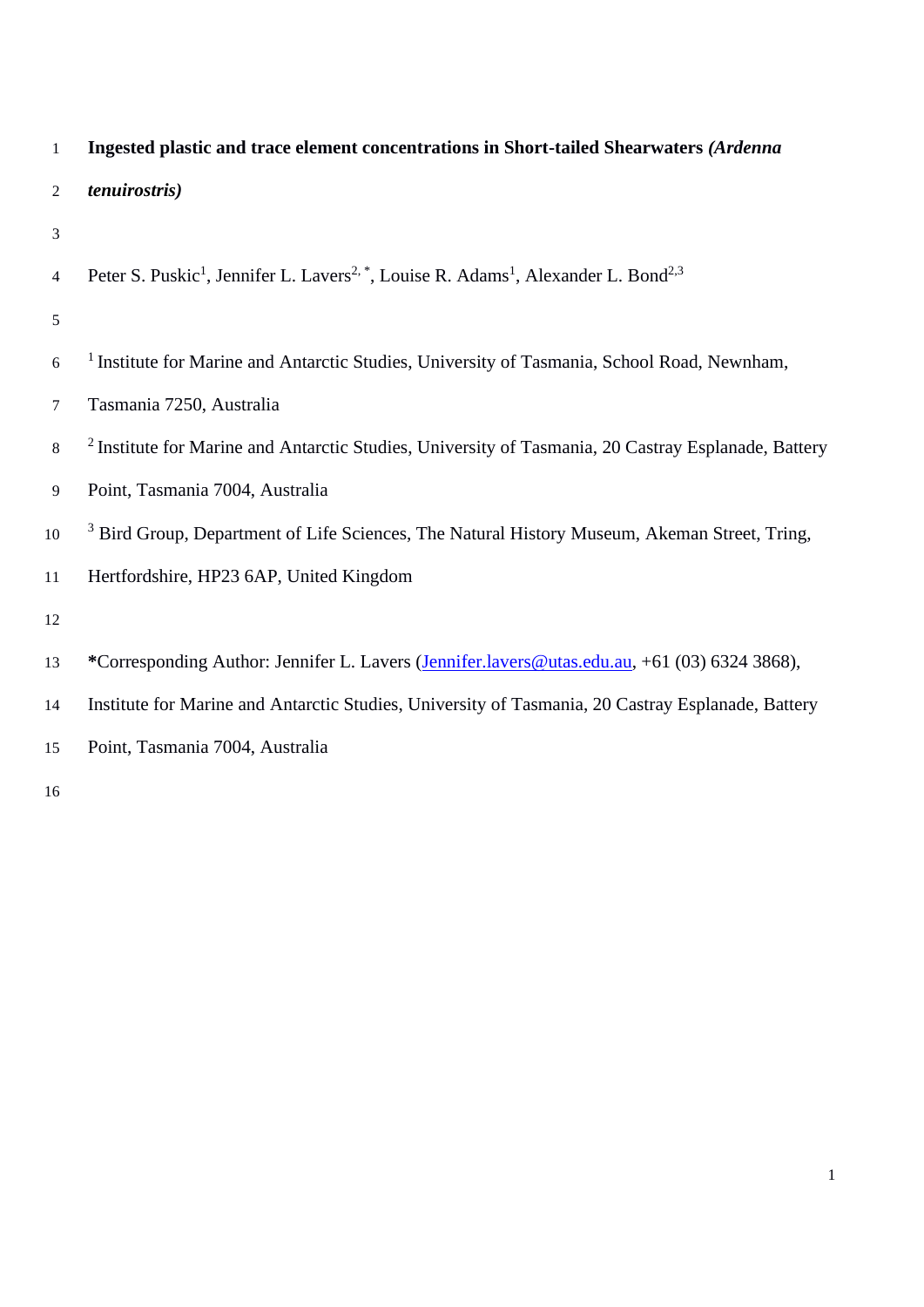### **ABSTRACT**

 Pollution of marine environments is concerning for complex trophic systems. Two anthropogenic stresses associated with marine pollution are the introduction of marine plastic and their associated chemicals (e.g., trace elements) which, when ingested, may cause harm to wildlife. Here we explore the relationship between plastic ingestion and trace element burden in the breast muscle of Short- tailed Shearwaters (*Ardenna tenuirostris*). We found no relationship between the amount of plastic ingested and trace element concentration in the birds' tissues. Though the mass and number of plastic items ingested by birds during 1969 - 2017 did not change significantly, trace element concentrations of some elements (Cu, Zn, As, Rb, Sr and Cd), appeared to have increased in birds sampled in 2017 compared to limited data from prior studies. We encourage policy which considers the data gleaned from this sentinel species to monitor the anthropogenic alteration of the marine environment.

 *Keywords: Ardenna tenuirostris*; ecological indicator; marine debris; muttonbird; plastic pollution; toxicology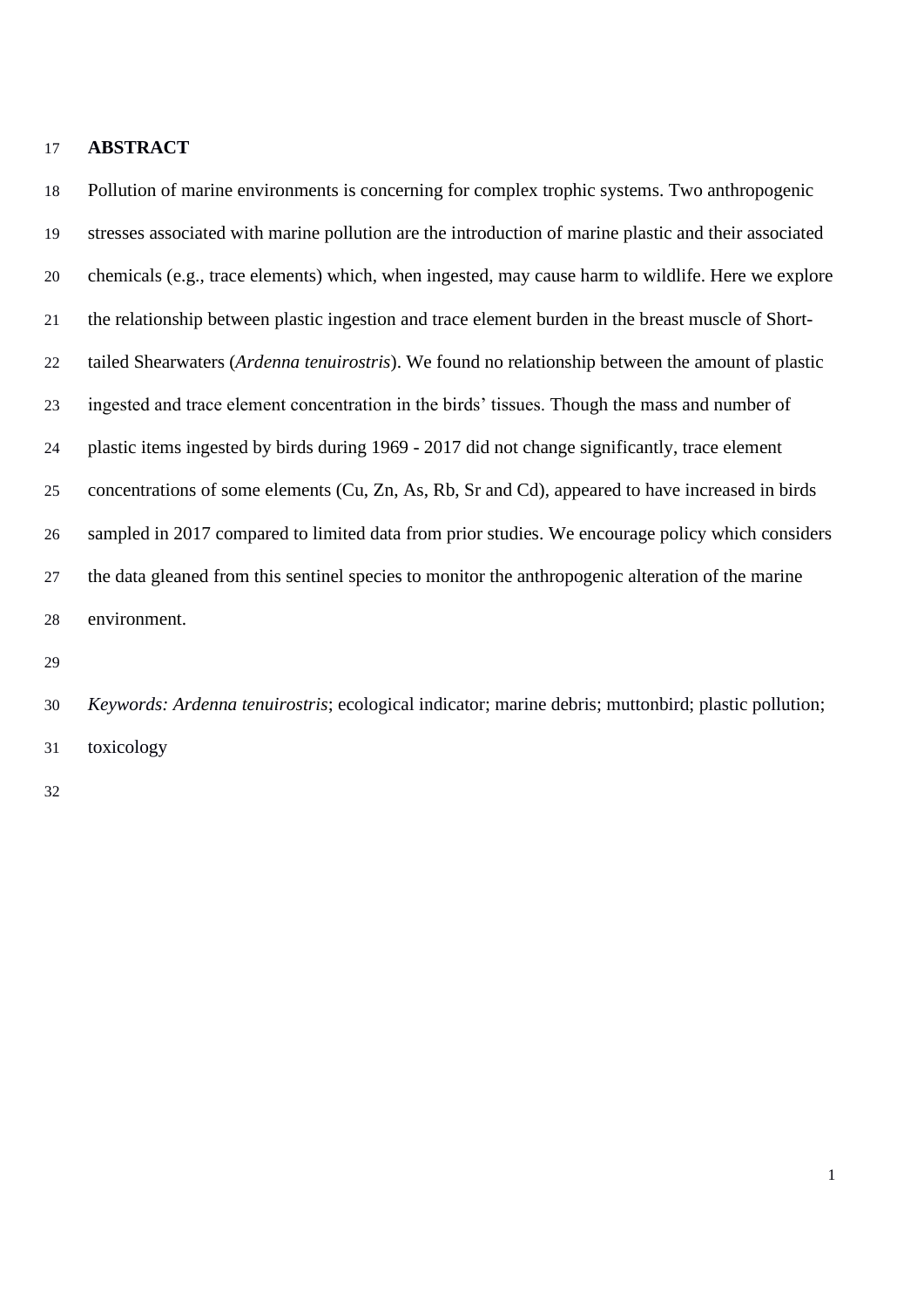Marine and terrestrial environments face ever-growing pressures in the human-induced Anthropocene epoch [\(Crutzen, 2002;](#page-13-0) [Waters et al., 2016\)](#page-18-0). In the case of the ocean environment, which fosters life and drives global climate [\(Hoegh-Guldberg and Bruno, 2010\)](#page-14-0), there is growing concern following predictions of further biodiversity loss and increasing pollution levels [\(MacArthur et al., 2016;](#page-15-0) [Worm, 2016\)](#page-19-0). Understanding and mitigating pressures on marine ecosystems typically requires two pieces of important information: data which provide an indicator of historical (baseline) conditions, and follow-up (monitoring) data to identify any changes over time and guide future research [\(Pauly, 1995\)](#page-16-0). To achieve this in the vast, dynamic marine environment, we can make use of sentinel (or indicator) species which can provide large volumes of data at relatively low cost while being specific to an area of interest [\(Caro, 2010;](#page-12-0) [Durant et al.,](#page-13-1)  [2009;](#page-13-1) [Van Franeker et al., 2011\)](#page-18-1). As apex predators that faithfully return to breeding islands, seabirds are an ideal sentinel for the marine environment, reflecting changes in prey abundance and pollution, including a suite of chemicals [\(Mallory et al., 2010;](#page-15-1) [Piatt et al., 2007\)](#page-16-1).

 Contamination of the marine environment comes from myriad sources, including influx from rivers, agricultural and urban runoff, and long-range atmospheric transport [\(Amunsen et al.,](#page-11-0)  [1992\)](#page-11-0). Chemicals accumulate throughout marine waters [\(Lamborg et al., 2014;](#page-14-1) [Lohmann et al.,](#page-15-2)  [2007\)](#page-15-2) and the species that inhabit them [\(Eagles-Smith et al., 2009;](#page-13-2) [Finger et al., 2015\)](#page-13-3). Some elements are essential for metabolic and biological function, but in high concentrations are toxic [\(e.g., copper \(Cu\); Lemos et al., 2013\)](#page-15-3). However, exposure to low concentrations of non-essential elements (e.g., mercury (Hg)) can contribute to poor health of individuals and populations. Elevated trace element concentrations in birds has direct, and indirect health impacts, such as liver and kidney damage (e.g. Cd; [Hoffman et al., 2011;](#page-14-2) [Nicholson and Osborn, 1983;](#page-16-2) [Salamat et al., 2014\)](#page-17-0), reduced survival [\(Goutte et al., 2015\)](#page-14-3), and changes in feather pigmentation [\(Pacyna et al., 2018\)](#page-16-3).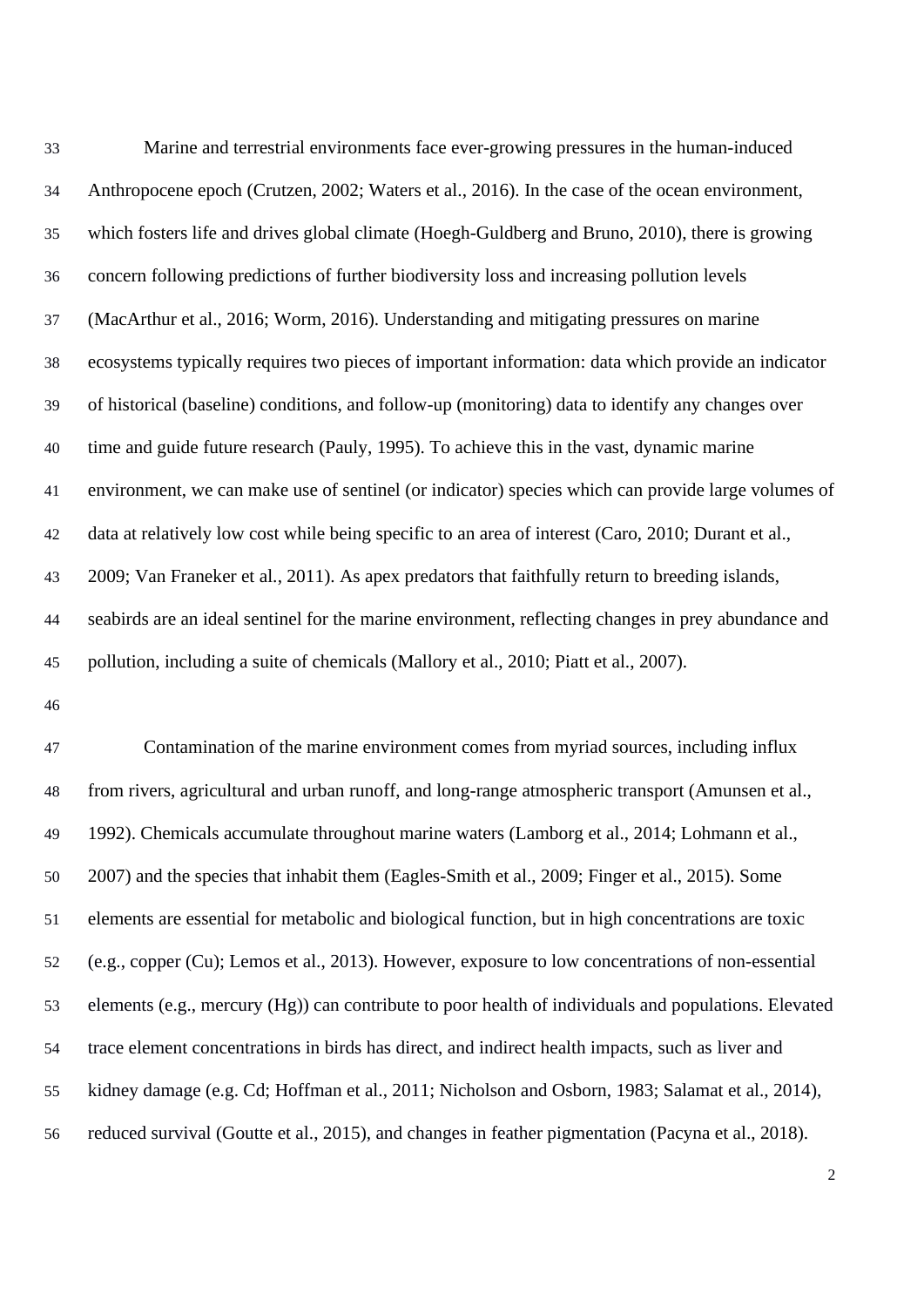While toxicity thresholds for some non-essential trace elements are poorly understood, especially in 58 birds, effect levels have been proposed for elements such as Hg (5  $\mu$ g/g, though as high as 20  $\mu$ g/g 59 in some marine species), lead (Pb;  $4 \mu g/g$ ), and cadmium (Cd;  $0.1 - 5 \mu g/g$ ) determined from feathers samples of seabirds [\(Burger, 1993;](#page-12-1) [Burger and Gochfeld, 2000b\)](#page-12-2) however, these are highly species-specific [\(Bond et al., 2015a\)](#page-11-1). Analysis of muscle tissue from birds provides information on trace element burden over a period of ~4 weeks [\(Lewis and Furness, 1991;](#page-15-4) [Ramos and Gonzalez-](#page-17-1) [Solis, 2012\)](#page-17-1), and is a reliable indicator of chemicals associated with metabolic function [\(Fromant et](#page-13-4)  [al., 2016\)](#page-13-4). Chemical pollutants in wildlife, including trace elements, are obtained from a variety of sources, including prey [\(Bustamante et al., 1998\)](#page-12-3), with some species experiencing heightened exposure through the ingestion of plastic [\(Chua et al., 2014;](#page-12-4) [Lavers et al., 2014;](#page-15-5) [Sleight et al.,](#page-18-2)  [2017\)](#page-18-2). The nature of plastics to concentrate environmentally prevalent chemicals [\(Ashton et al.,](#page-11-2)  [2010;](#page-11-2) [Mato et al., 2001\)](#page-16-4) and release them into an animal's tissues following ingestion [\(Tanaka et](#page-18-3)  [al., 2013;](#page-18-3) [Turner, 2018\)](#page-18-4) is worrying as plastic ingestion has been documented in a variety of species and across trophic levels, from invertebrate primary consumers [\(Dawson et al., 2018\)](#page-13-5) to large marine mammals [\(Fossi et al., 2018\)](#page-13-6). The ingestion of plastic by wildlife has also been linked to direct impacts, such as starvation [\(Pierce et al., 2004\)](#page-17-2), as well as a range of lesser-known physiological effects, including altered behaviour (e.g., lowered predator avoidance; [Mattsson et al.,](#page-16-5)  [2017;](#page-16-5) [Seuront, 2018\)](#page-18-5), tissue damage [\(Peda et al., 2016;](#page-16-6) [Rochman et al., 2013\)](#page-17-3) and changes in blood chemistry [\(Lavers et al., 2019\)](#page-15-6).

 In seabirds, adults often provision chicks with prey collected from well-defined foraging grounds adjacent to breeding colonies [\(Cleeland et al., 2014;](#page-12-5) [Miller et al., 2018\)](#page-16-7). Studies of Short- tailed Shearwater (*Ardenna tenuirostris*) therefore provide information on the health of the Southern Ocean, where parent birds forage during the chick rearing period [\(Cleeland et al., 2014\)](#page-12-5), feeding on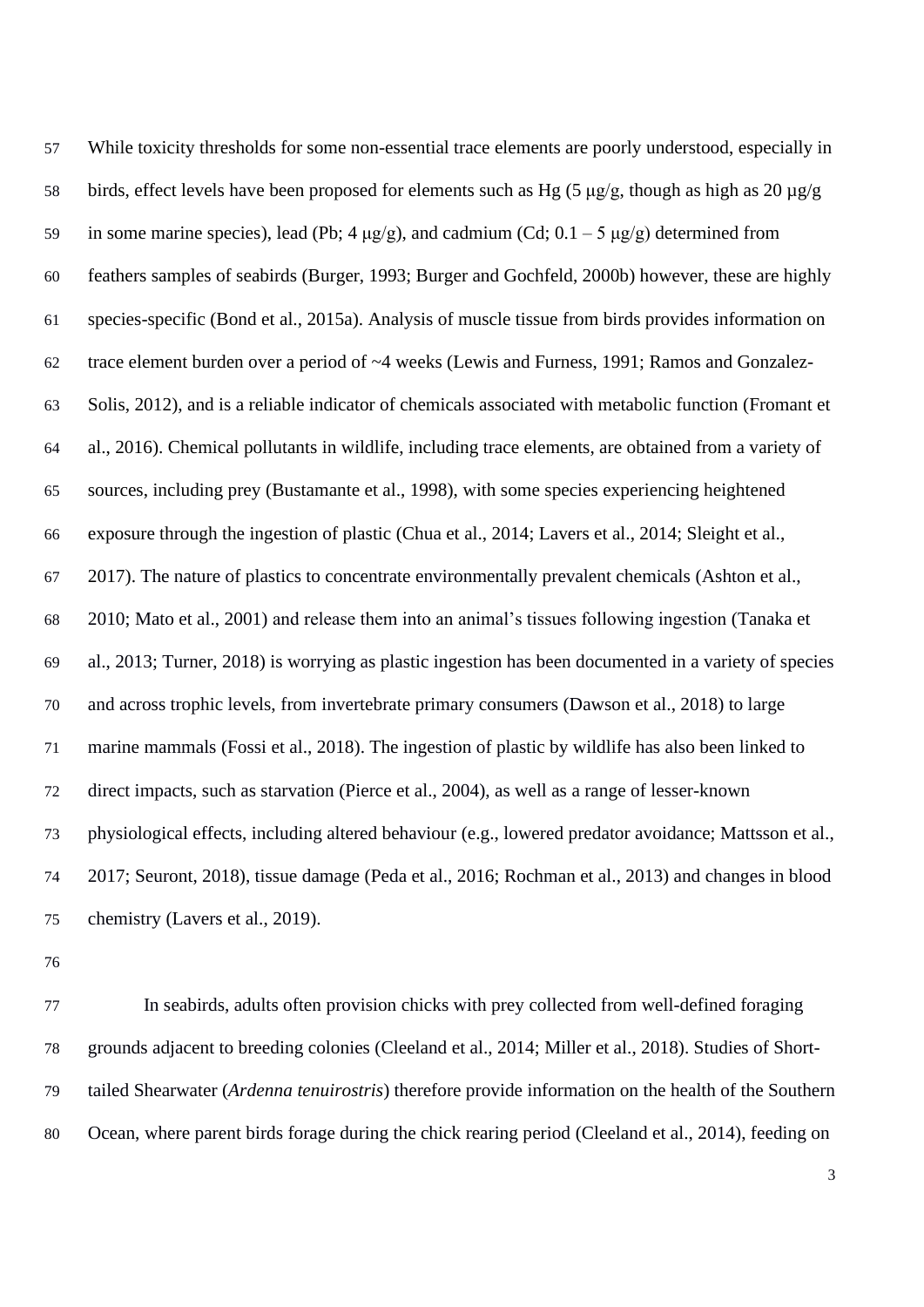low trophic level prey such as Antarctic krill (*[Euphausia superba](#page-18-6)*; Skira et al., 1996). While foraging for prey, adult birds mistakenly consume plastic and feed it to their chicks [\(Carey, 2011;](#page-12-6) [Waller et al., 2017\)](#page-18-7), with >80% of Short-tailed Shearwater fledglings containing plastic debris [\(Acampora et al., 2014;](#page-11-3) [Cousin et al., 2015\)](#page-13-7). It is unclear whether the chemicals detected in Short- tailed Shearwater tissues [\(Honda et al., 1990;](#page-14-4) [Lavers and Bond, 2013\)](#page-15-7) originated primarily from their prey, or ingested plastics as has been correlated in other seabird studies [\(Lavers and Bond,](#page-15-8)  [2016a;](#page-15-8) [Lavers et al., 2014\)](#page-15-5).

 In this study, we quantified plastic ingestion and trace element burdens of Short-tailed Shearwater fledglings and compare with findings from similar data from 2011 [\(Lavers and Bond](#page-15-7)  (2013) to (a) examine the relationship between plastic ingestion, body condition, and trace element burden in these birds, (b) provided updated data on the trace element concentration of Tasmanian Sort-tailed Shearwaters, and (c) examine changes in plastic ingestion over time to perform a post hoc power analysis of our current ability to assess these trends. We purchased 38 whole frozen Short-tailed Shearwater fledglings from harvesters under recreational (individually held) collection permits on Great Dog Island in the Furneaux Group, Tasmania, Australia (40.247°S, 148.249°E) in late-April 2017. Birds were immediately frozen intact after collection and remained in frozen during transportation and when stored at the Institute for Marine and Antarctic Studies aquatic animal 99 health laboratory. We recorded standard bird morphometric measurements (mass  $(\pm 10 \text{ g})$ , wing 100 chord (unflattened and straightened;  $\pm 1$  mm), culmen ( $\pm 0.1$  mm mm), head + bill ( $\pm 0.1$  mm)) for 38 fledglings (approx. 80-90 days old) and followed the recommended protocol for quantifying plastic in seabird necropsies [\(van Franeker, 2004\)](#page-18-8). Ingested plastic items including micro-plastic [\(>1 µm; Barnes et al., 2009\)](#page-11-4) and visible macro-plastic [\(> 5mm diameter; Provencher et al., 2017\)](#page-17-4), from the proventriculus and gizzard were categorised by type and colour following [Provencher et](#page-17-4)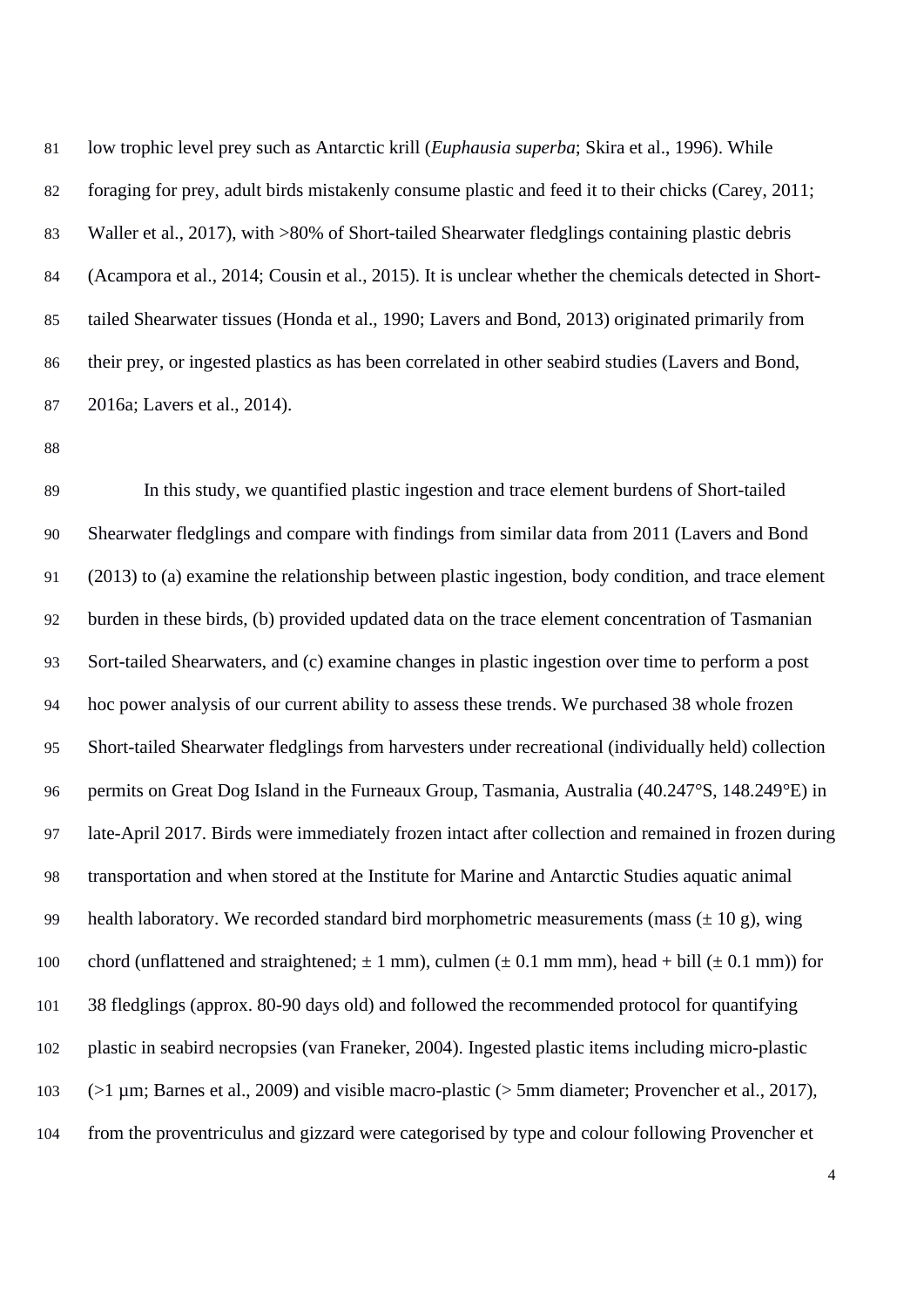al. (2017), with a minor modification to the colour categories in order to be consistent with a long-term monitoring study of Australian Procellariiformes [\(Lavers and Bond, 2016b;](#page-15-9) [Puskic et al.,](#page-17-5) 

 [2019\)](#page-17-5). Plastic items were dried and weighed to the nearest 0.001 g using an electronic balance. The whole breast muscle (pectoralis major; approximately 4.5 g (dry weight) in total) was removed and stored individually in aluminium foil and sterile sealed bags at -20°C.

111 From a subset of fledglings  $(n = 20)$ , the whole breast muscle sample was freeze-dried for 72 h to a constant weight, to determine dry matter and moisture content. Approximately 0.2000 g of dried sample was homogenised to a fine powder using a mortar and pestle, placed in 100 ml glass 114 vials, and digested in 2 ml of concentrated nitric acid (HNO<sub>3</sub>) (supplier details) with an antibumping granule at 90°C for 2 h. The solution was analysed for 19 elements (Na, Mg, Al, S, Cr, Mn, Fe, Co, Ni, Cu, Zn, As, Se, Rb, Sr, Mo, Ag, Cd and Pb) against the certified reference material dogfish muscle (DORM-2; certified for Hg, and arsenic (As) from the National Research Council of Canada) using a Sector Field Inductively Coupled Plasma Mass Spectrometer (ICP-MS Element 2, Thermo Fisher, Bremen, Germany). International certifications for the remaining elements were sourced from the Geological and Environmental Reference Materials database [\(GeoReM:](#page-14-5)  [georem.mpch-mainz.gwdg.de; Jochum et al., 2005\)](#page-14-5). To monitor analytical recovery and limit erroneous data due to element rich matrices, a known quantity (10 ng/g) of a random sample digest was spiked with a multi-element on top of the matrix. A total of 5 sample blanks were run for quality control. The mean recovery across all elements in the spiked samples tested was ~80 - 130%, indicating the sample digest matrix had no detrimental effect on the results (Table S1). Samples with a concentration below the detection limit of the ICP-MS were excluded (136/380 total cases, 36%), and the remaining analytical duplicates averaged. Analysis of the resulting dataset was completed using R [\(version 3.4.3; R Core Team, 2018\)](#page-17-6) in RStudio (v.3.4.0,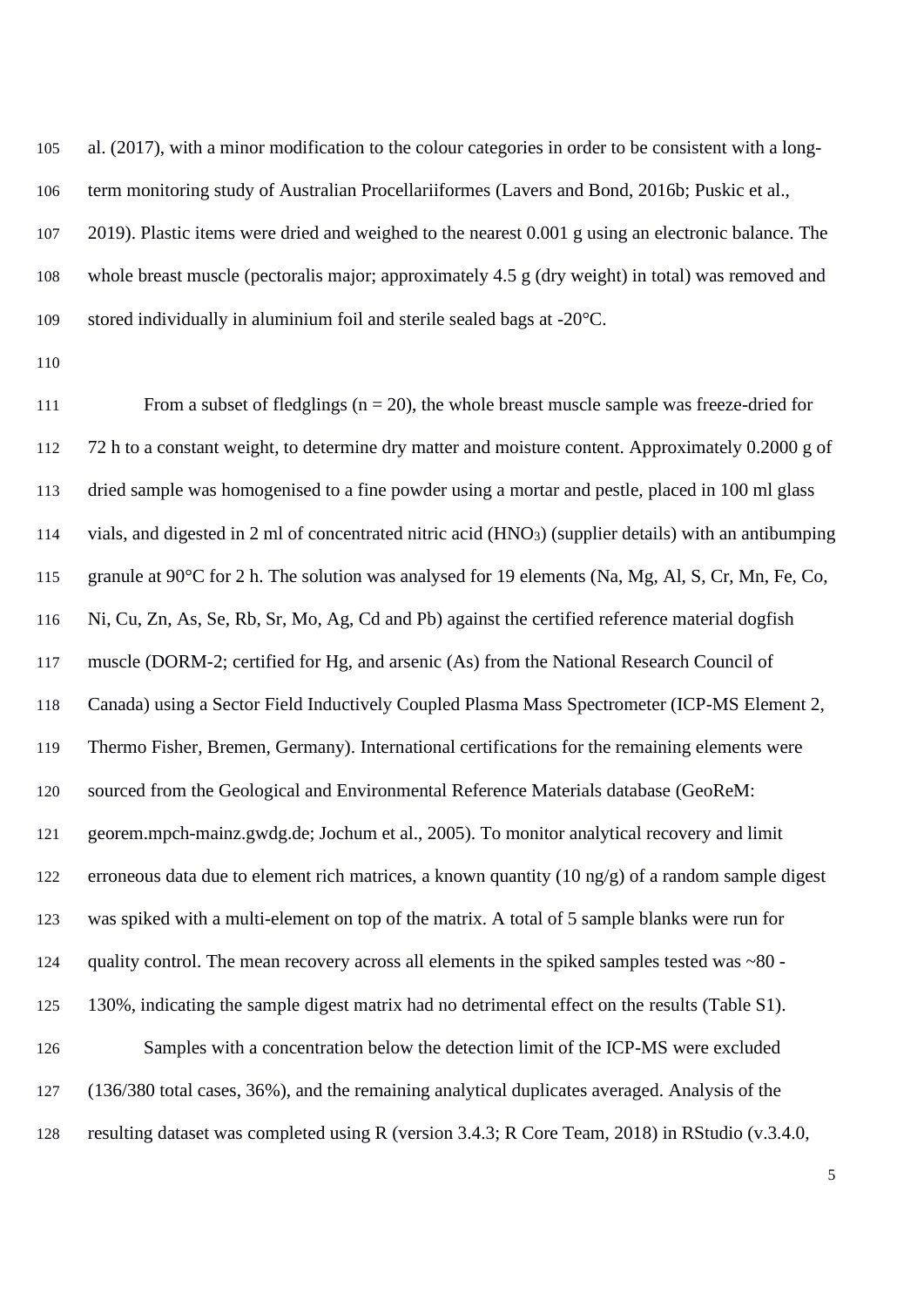| 129 | Boston, Massachusetts, USA). The relationship between trace element concentrations and the mass         |
|-----|---------------------------------------------------------------------------------------------------------|
| 130 | and number of ingested plastic items was examined using linear regression. We examined outliers         |
| 131 | by calculating Cooks Distance, and as none had a value $>3$ , all data were retained (Cook, 1977,       |
| 132 | 1979). Relationships were considered significant when $p < 0.05$ and final results are reported as      |
| 133 | $\mu$ g/g and expressed as mean $\pm$ standard deviation (range). We extracted data from existing       |
| 134 | publications on the frequency of occurrence, number and mass of plastic ingested by Short-tailed        |
| 135 | Shearwaters ( $n = 17$ papers). We separated these data by age class (adult and fledgling) and          |
| 136 | excluded papers that did not report bird age $(2$ papers) or had sample sizes < 10 (5 papers; Table 1). |
| 137 | We conducted a power analysis (van Franeker and Meijboom, 2002) on this data following                  |
| 138 | Provencher et al. (2015), to estimate the sample size required to determine percent changes in the      |
| 139 | frequency of occurrence, number of plastic pieces, and plastic mass in adult and fledgling samples      |
| 140 | at 5, 10, 15, 25, 50, 75 and 100 %.                                                                     |

 Plastic ingestion in Short-tailed Shearwaters appears to have remained consistent over time, with a frequency of occurrence (FO) of >80% across most studies (Fig. 1, Table 1), though the inconsistent monitoring of this species over time, age classes, and locations make this data difficult to compare, and the collection methods (i.e., beach-washed, by-catch and road-killed birds) of each of these studies vary and may influence our overall understanding of the interactions of these birds and plastic [\(Rodríguez et al., 2018\)](#page-17-8). Of the total fledglings necropsied (n = 38), 89.5% contained 148 plastic in their proventriculus  $(0.76 \pm 1.34)$  items, range: 0-5; 19.5% of all plastic items) and/or 149 gizzard  $(3.24 \pm 3.89)$  items, range: 0-13; 80.5% of all plastic items). Overall, the mean number of 150 plastic pieces recorded in individuals was  $3.78 \pm 3.79$  items weighing  $0.06 \pm 0.06$  g. The dominant types of ingested plastic were hard fragments (n = 103 pieces, 75.7%) and pre-production pellets ('nurdles'; 30 items, 22.1%), followed by thread, sheet and foam (1 item (0.7%) per type). The most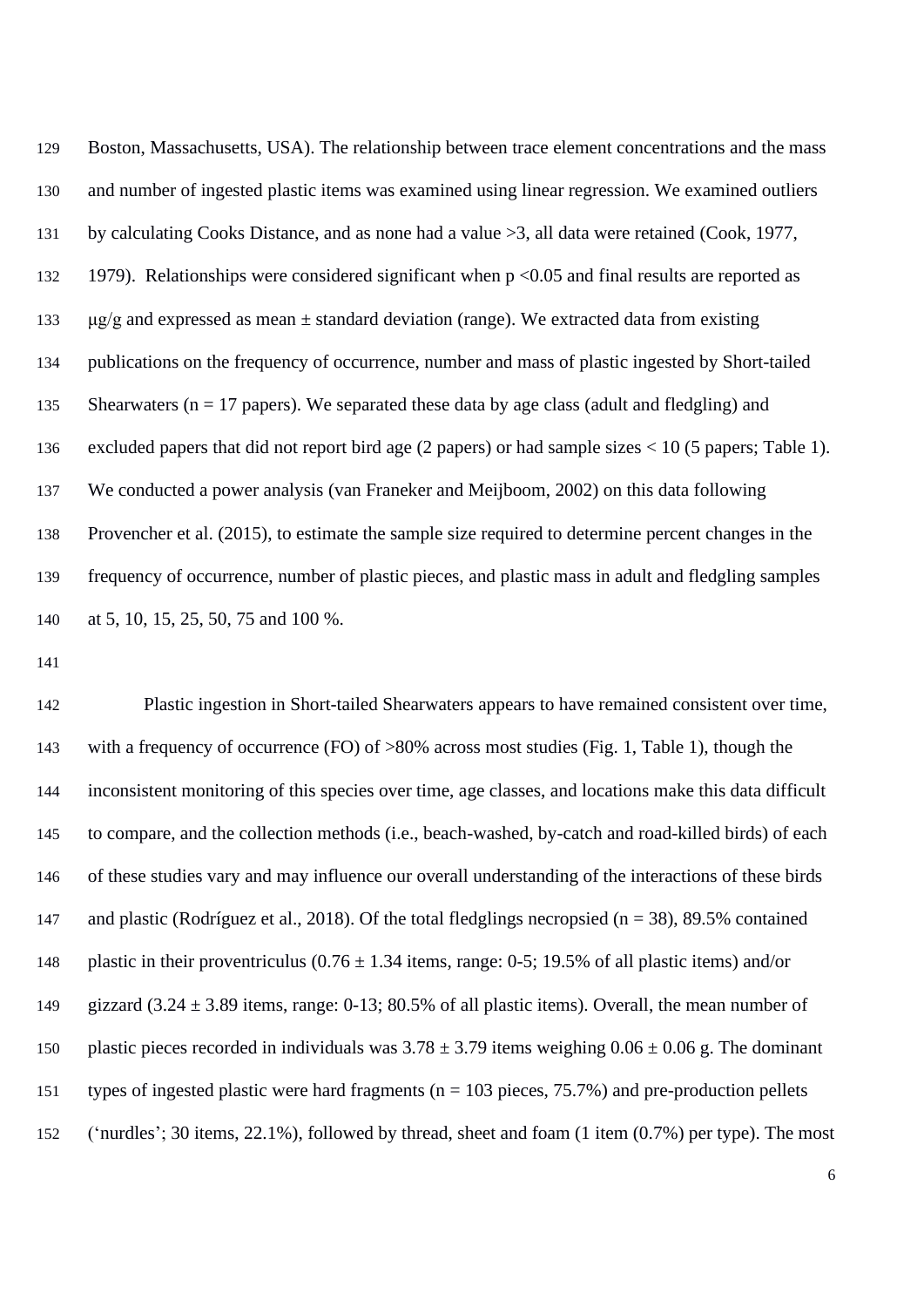| 153 | common colour of ingested plastic was white $(87$ items, $63.9\%)$ , followed by green $(n = 24, 17.6\%)$ ,                                  |
|-----|----------------------------------------------------------------------------------------------------------------------------------------------|
| 154 | black (n = 20, 14.7%), blue (n = 3, 2.2%), red and yellow (n = 1,0.7%) each (Table S2) Short-                                                |
| 155 | tailed Shearwater fledgling body mass varied greatly $(583.5 \pm 93.4 \text{ g})$ ; range 300-730 g), similar to                             |
| 156 | birds randomly collected as roadkill $(522.64 \pm 105.47 \text{ g})$ ; range 254-784 g; Rodríguez et al., 2018),                             |
| 157 | suggesting recreational harvesters selected birds at random. Fledgling morphometric measurements                                             |
| 158 | were not related to plastic mass (bird mass: $F_{1,36} = 0.01$ , $p = 0.91$ , wing chord: $F_{1,36} = 2.22$ , $p = 0.15$ ,                   |
| 159 | culmen: F <sub>1,36</sub> = 0.46, $p = 0.50$ , head + bill length: F <sub>1,36</sub> = 2.35, $p = 0.13$ , or number of pieces (bird          |
| 160 | mass: F <sub>1,36</sub> = 0.13, p = 0.73, wing chord: F <sub>1,36</sub> = 1.22, p = 0.28, culmen: F <sub>1,36</sub> = 1.68, p = 0.20, head + |
| 161 | bill length: $F_{1,36} = 4.08$ , $p = 0.05$ ). Plastic in high quantities can impact fledgling development in                                |
| 162 | some seabird species (Lavers et al., 2014), and has the capacity to introduce trace elements when                                            |
| 163 | ingested (Browne et al., 2013; Lavers and Bond, 2016a; Luís et al., 2015). However, we found                                                 |
| 164 | minimal evidence of ingested plastic having a significant impact on Short-tailed Shearwater body                                             |
| 165 | condition, in line with previous studies (Acampora et al., 2014; Carey, 2011; Cousin et al., 2015;                                           |
| 166 | Rodríguez et al., 2018), and no evidence of a relationship between plastic and elevated trace                                                |
| 167 | element concentrations in these birds. Short-tailed Shearwaters ingest relatively small amounts of                                           |
| 168 | plastic compared to other Procellariforms, such as Flesh-footed Shearwaters (Ardenna carneipes;                                              |
| 169 | Lavers et al., 2014) and Laysan Albatross (Phoebastria immutabilis; Young et al., 2009), which                                               |
| 170 | may explain our observation. Additionally, our ability to detect changes may be influenced by our                                            |
| 171 | small sample size $(n = 20$ shearwaters analysed for trace elements).                                                                        |

 We used data from 12 existing studies from 1969 – 2017 (Table 1) to conduct a power analysis. Fledgling birds required lower sample sizes to detect changes in the frequency of 175 occurrence of plastic (to detect a 5% change in fledglings;  $n = 41$ , adults;  $n = 658$ ). However, to detect changes in the mass and number of plastic items ingested by these birds would require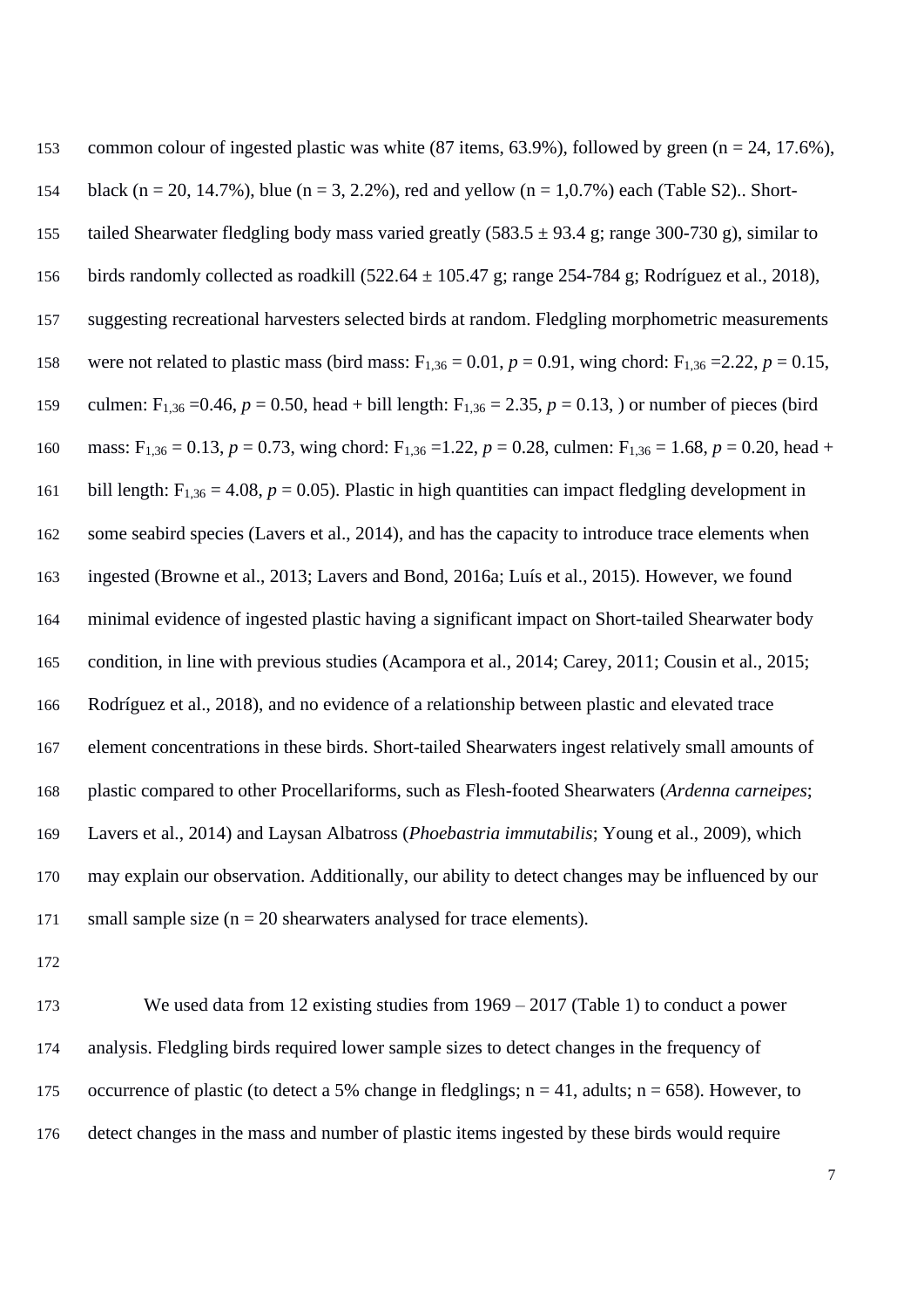sample sizes much larger than any study has reported to date (Table 2). Results from our power analysis suggests changes within the frequency of occurrence of plastic ingested by Short-tailed 179 Shearwaters can be monitored with lower samples sizes in fledgling birds (5% change when  $n = 41$ ) compared to studies on adult birds (5% change when n = 798; Table 2). Fledgling seabirds are regarded as reliable sentinels as they are provisioned by adults from well-defined foraging regions and bird development is directly indicative of local conditions over a defined time-frame [\(Burger et](#page-12-8)  [al., 2001;](#page-12-8) [Provencher et al., 2019\)](#page-17-9). In contrast, studies of adult birds can be used to explore the biomagnification of contaminates over their life span. Mass and number of plastic pieces ingested appears much harder to monitor (Table 2) due to the higher variability over time.

187 In a subset of Short-tailed Shearwater fledglings  $(n = 20)$ , we detected measurable 188 concentrations of 10 trace elements in the dry breast muscle tissue (moisture content  $62.5\% \pm 21.6$ ; range: 8.25-92.94 %), the remaining nine elements were below the level of detection (LoD; Table S1). Mean concentration of six non-essential trace elements (Cu, Zn, As, Rb, Sr and Cd), had increased relative to the only comparable study on breast muscle samples of Tasmanian fledglings in 2011 [\(Lavers and Bond, 2013; Table 3\)](#page-15-7). A lack of long-term fledgling health or recruitment monitoring and incidentally sparse datasets for trace element levels means we cannot draw trends or predict what this data means for the overall health of these populations. Continued monitoring of fledgling birds provides the best understanding of the anthropogenic impacts of the Southern Ocean, where parent birds forage to feed young [\(Cleeland et al., 2014\)](#page-12-5). As seabirds tend to bioaccumulate trace elements over time monitoring of birds at a variety of life stages can also indicate the extent of this pollution and what levels are frequent [\(Burger and Gochfeld,](#page-12-9) 2004; [Mallory et al., 2010\)](#page-15-1). As the impacts of trace elements in seabirds appear to be highly species specific [\(Bond et al., 2015a\)](#page-11-1), and in some cases show little impact on individuals [\(Carravieri et al., 2018\)](#page-12-10), future research on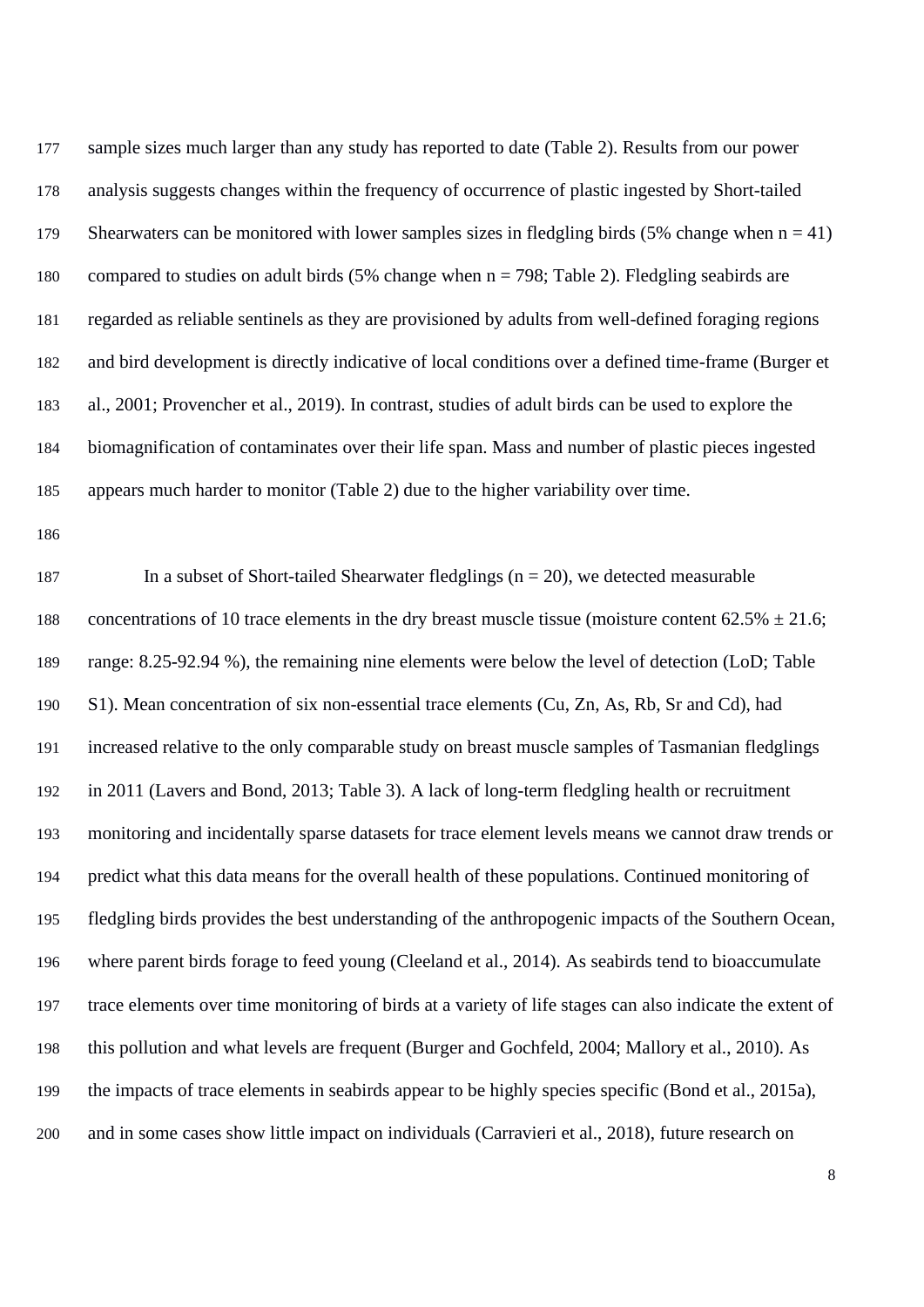Short-tailed Shearwaters should aim to determine effect levels of various trace elements. Many trace elements, in high concentrations are associated with adverse health implications [\(Burger and](#page-12-11)  [Gochfeld, 1985,](#page-12-11) [2000a\)](#page-12-12). In Flesh-footed Shearwaters, high plastic ingestion is thought to be directly related to mortality and the associated chemicals believed to incur morbidity [\(Fossi et al., 2018;](#page-13-6) [Lavers, 2015;](#page-15-11) [Lavers et al., 2014\)](#page-15-5). Trace element concentrations were unrelated to the mass or number of plastic items ingested by fledgling shearwaters in our study and showed few significant relationships with bird morphology (Table 4). Plastic production is expected to increase [\(PlasticsEurope, 2018\)](#page-17-10), therefore the number of species documented to be impacted by its ingestion is also growing [\(Barnes et al., 2009;](#page-11-4) [Gall and Thompson, 2015\)](#page-13-10) and the indirect impacts of plastic ingestion, such as the introduction of non-essential trace elements require urgent attention [\(Holmes,](#page-14-6)  [2013\)](#page-14-6).

 The birds used in this study were destined for human consumption. Short-tailed Shearwaters or Yolla are harvested in Tasmania annually and are of cultural significance to some aboriginal Tasmanian communities [\(Hill et al., 1981\)](#page-14-7). The harvesting of seabirds for their meat and fat is documented in historical and archaeological records across the globe [\(Anderson, 1996;](#page-11-5) [West and](#page-19-2)  [Sim, 1995\)](#page-19-2). While there is some concern regarding the consumption of high end consumers which have high trace element concentrations [\(Bond et al., 2015b;](#page-11-6) [Hightower and Moore, 2003;](#page-14-8) [Johansen](#page-14-9)  [et al., 2004;](#page-14-9) [Johansen et al., 2006\)](#page-14-10), globally, there is a lack of contaminant monitoring in these wild, free-living and traditional food sources. In the Arctic, marine mammals destined for First Nations consumption are assessed periodically [\(AFN, 2007;](#page-11-7) [Moses et al., 2009\)](#page-16-8). Dialogue between the communities which consume unmonitored wildlife, the researchers who monitor these populations and regulatory bodies to ensure traditional foods can be consumed safely while safeguarding traditional practices and culture.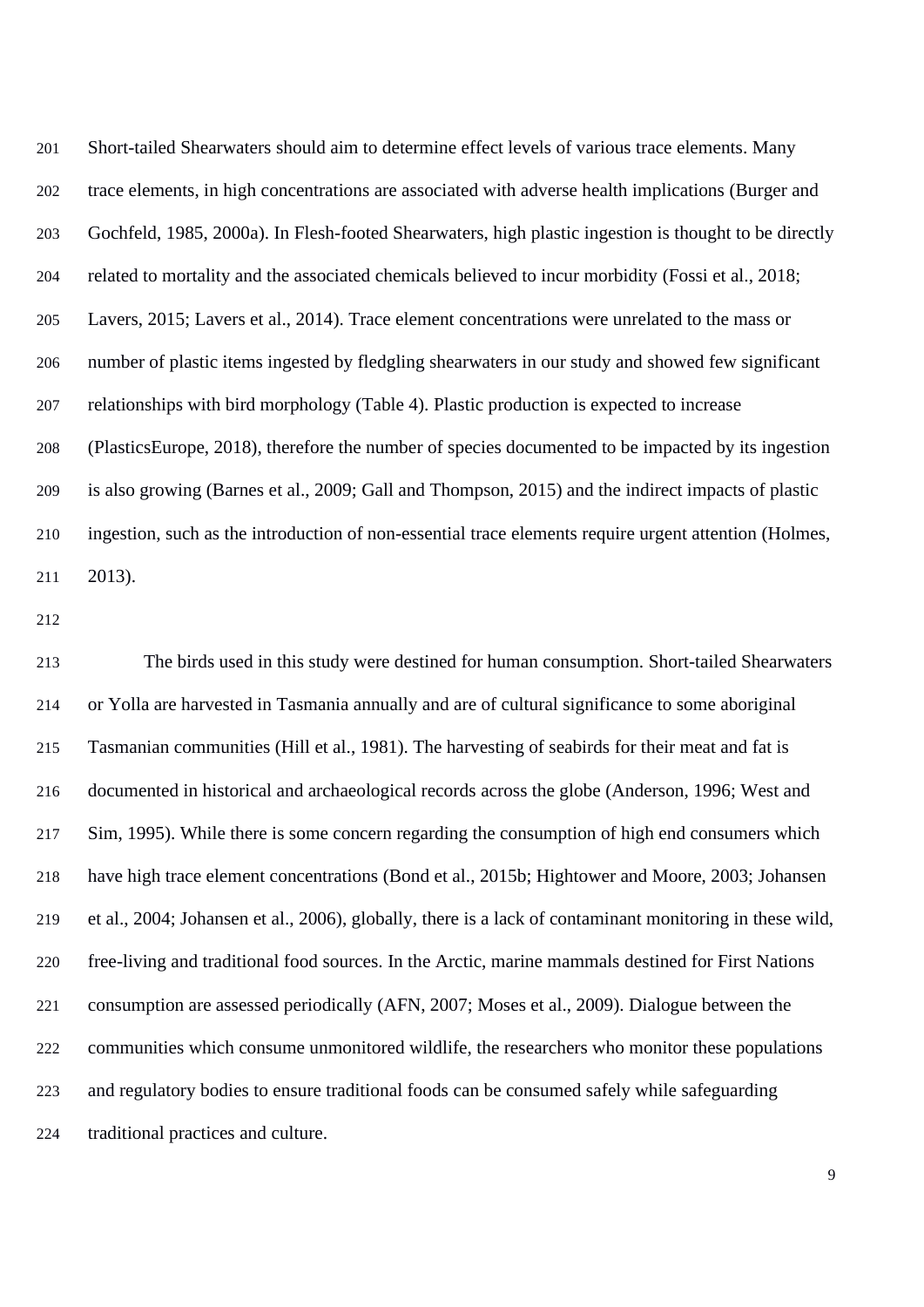| 226 | In the Northern hemisphere similar species such as the Northern Fulmer ( <i>Fulmarus</i>             |
|-----|------------------------------------------------------------------------------------------------------|
| 227 | glacialis), are used in such a way that Ecological Quality Objectives (EcoQO) are put in place to    |
| 228 | monitor plastic impacts in the local marine environment. EcoQO targets developed for Northern        |
| 229 | Fulmars aim to see no more than 0.1 g of plastic in 10% of a population within a five year period    |
| 230 | (OSPAR, 2008; van Francker and Kühn, 2018). We lack similar international policies and targets       |
| 231 | for pollution in Southern Hemisphere despite increasing data to develop these (Table 1). Due to the  |
| 232 | number of studies on plastic ingestion in this species, the Short-tailed Shearwater can be presented |
| 233 | as one of the most studied Southern Ocean seabirds. The use of the Short-tailed Shearwater as        |
| 234 | sentinel species may aid in the preservation of marine environments and conservation of cultural     |
| 235 | heritage.                                                                                            |

#### **Acknowledgements**

 Research was undertaken with approval from the University of Tasmania Animal Ethics Committee (Permit No. A16357) and the Tasmanian Department of Primary Industries, Parks, Water, and the Environment (DPIPWE). All state and national animal ethics guidelines and regulations were followed. Shearwaters were purchased from local mutton-birders at market prices, collected under individually held recreational permits issued by DPIPWE. We thank the many volunteers who dedicated their time to this project, particularly the Tasmanian Indigenous mutton- birding community who provided Yolla samples for this study, we pay our respects to their elders; past, present and emerging. We are thankful to B. Bensemenn, T. Fidler, J. Benjamin, J. Weis and L. Creac'h for assistance. Thanks to A. Townsend at the University of Tasmania's Central Sciences Lab for analytical expertise and conducting the ICP-MS analyses. Financial support was provided by C. Noone, the Living Ocean Foundation, Detached Foundation, BirdLife Tasmania and the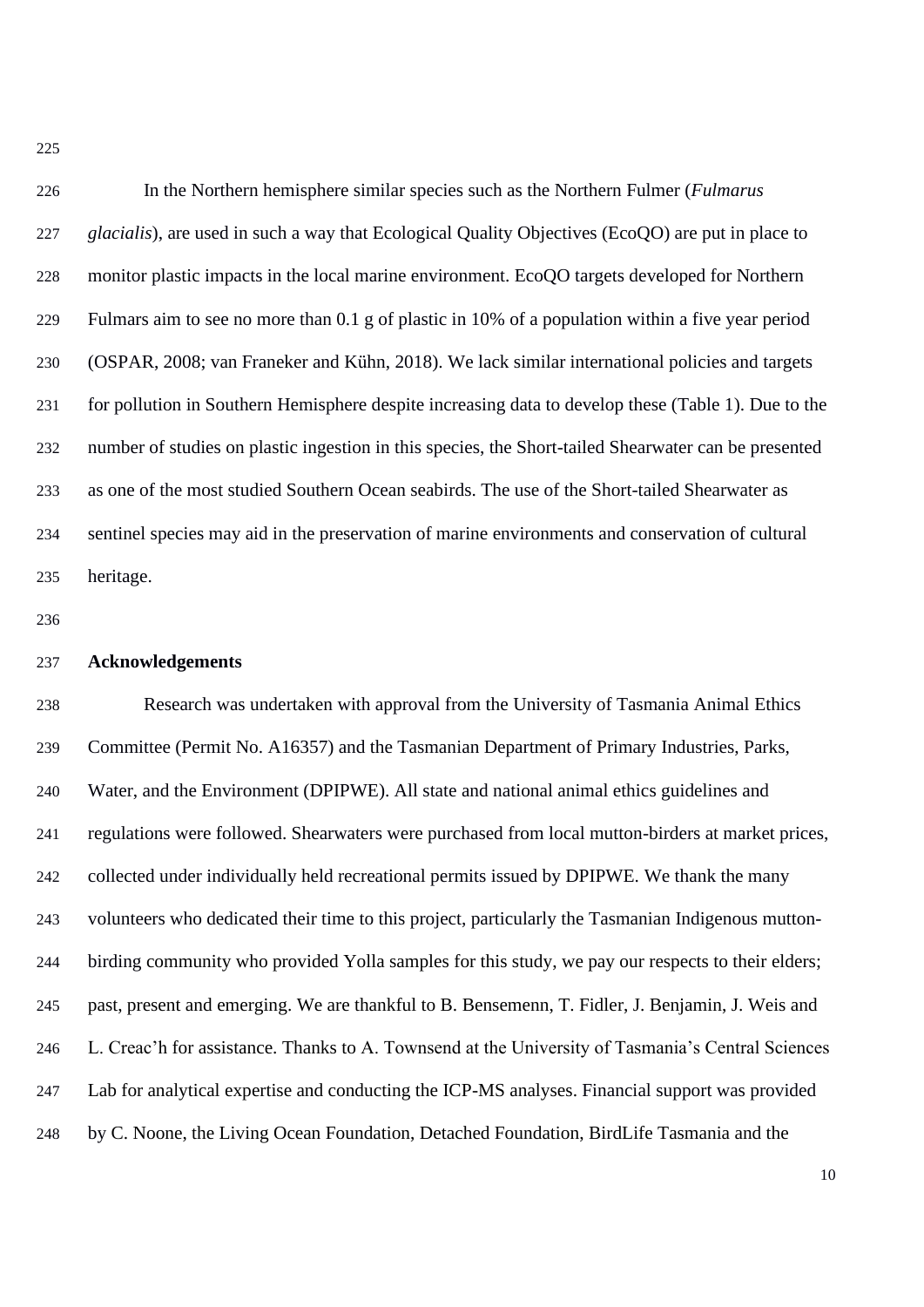<span id="page-11-10"></span><span id="page-11-9"></span> Australian Wildlife Society (University Student Research Grant 2017). Comments from anonymous reviewers improved earlier drafts.

#### **References**

- <span id="page-11-3"></span> Acampora, H., Schuyler, Q.A., Townsend, K.A., Hardesty, B.D., 2014. Comparing plastic ingestion in juvenile and adult stranded short-tailed shearwaters (*Puffinus tenuirostris*) in eastern Australia. Mar Pollut Bull 78, 63-68.
- <span id="page-11-8"></span><span id="page-11-7"></span> AFN, 2007. Traditional Foods: Are they Safe for First Nations Consumption? Assembly of First Nations, Environmental Stewardship Unit, Canada.
- Ainley, D.G., Spear, L.B., Ribic, C.A., 1990. The incidence of plastic in the diets of pelagic seabirds in the eastern equatorial Pacific region, Proceedings of the second international conference on marine debris. US Department of Commerce Honolulu, Hawaii, pp. 653-664.
- <span id="page-11-0"></span> Amunsen, C.E., Hanssen, J.E., Semb, A., Steinnes, E., 1992. Long-range atmospheric transport of trace elements to southern norway. Atmos Environ, Part A 26, 1309-1324.
- <span id="page-11-5"></span> Anderson, A., 1996. Origins of Procellariidae hunting in the Southwest Pacific. Int J Osteoarchaeol 6, 403-410.
- <span id="page-11-2"></span> Ashton, K., Holmes, L., Turner, A., 2010. Association of metals with plastic production pellets in the marine environment. Mar Pollut Bull 60, 2050-2055.
- Baltz, D., Morejohn, G., 1976. Evidence from seabirds of plastic particle pollution off central California. West Birds 7, 111-112.
- <span id="page-11-4"></span> Barnes, D.K., Galgani, F., Thompson, R.C., Barlaz, M., 2009. Accumulation and fragmentation of plastic debris in global environments. Philosophical Transactions of the Royal Society B: Biological Sciences 364, 1985-1998.
- <span id="page-11-1"></span> Bond, A.L., Hobson, K.A., Branfireun, B.A., 2015a. Rapidly increasing methyl mercury in endangered ivory gull (*Pagophila eburnea*) feathers over a 130 year record. Proc R Soc Biol Sci Ser B 282.
- <span id="page-11-6"></span> Bond, A.L., Robertson, G.J., Lavers, J.L., Hobson, K.A., Ryan, P.C., 2015b. Trace element concentrations in harvested auks from Newfoundland: Toxicological risk of a traditional hunt. Ecotoxicol Environ Saf 115, 1-6.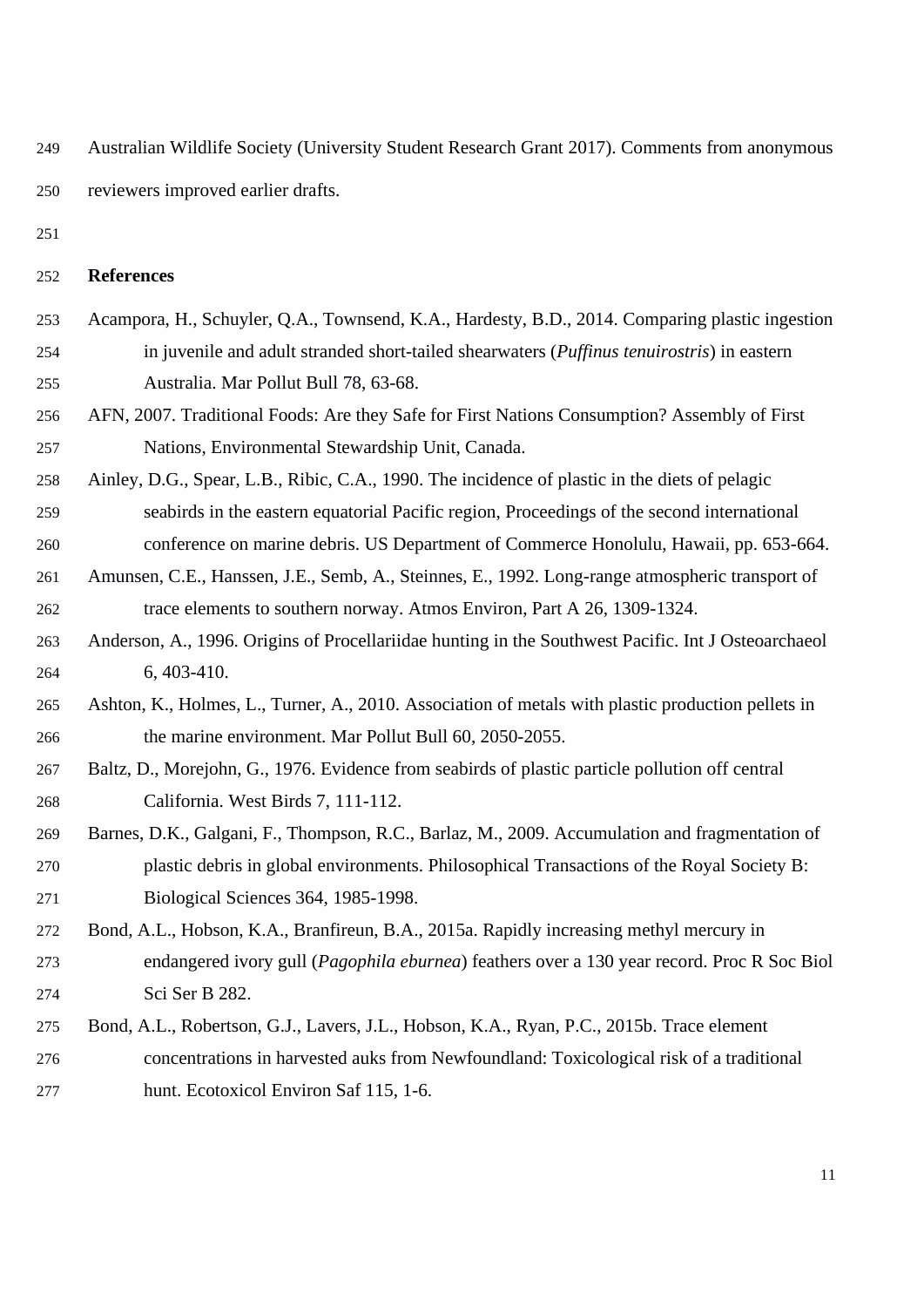- <span id="page-12-7"></span> Browne, M.A., Niven, S.J., Galloway, T.S., Rowland, S.J., Thompson, R.C., 2013. Microplastic moves pollutants and additives to worms, reducing functions linked to health and biodiversity. Curr Biol 23, 2388-2392.
- <span id="page-12-1"></span> Burger, J., 1993. Metals in avian feathers: bioindicators of environmental pollution. Rev Environ Toxicol 5, 203-311.
- <span id="page-12-11"></span> Burger, J., Gochfeld, M., 1985. Early postnatal lead exposure: behavioral effects in common tern chicks (*Sterna hirundo*). J Toxicol Environ Health 16, 869-886.
- <span id="page-12-13"></span><span id="page-12-12"></span> Burger, J., Gochfeld, M., 2000a. Effects of lead on birds (Laridae): a review of laboratory and field studies. J Toxicol Environ Health Part B Crit Rev 3, 59-78.
- <span id="page-12-2"></span> Burger, J., Gochfeld, M., 2000b. Metal levels in feathers of 12 species of seabirds from Midway Atoll in the northern Pacific Ocean. Sci Total Environ 257, 37-52.
- <span id="page-12-9"></span> Burger, J., Gochfeld, M., 2004. International Journal of Osteoarchaeology Archives of Environmental Health: An International Journal. EcoHealth 1, 263-274.
- <span id="page-12-8"></span> Burger, J., Schreiber, E., Hamer, K.C., 2001. Breeding biology, life histories, and life history– environment interactions in seabirds, in: (E. A. Schreiber, a.J.B., Eds.) (Ed.), Biology of marine birds. CRC Press, pp. 217-261.
- <span id="page-12-3"></span> Bustamante, P., Caurant, F., Fowler, S.W., Miramand, P., 1998. Cephalopods as a vector for the transfer of cadmium to top marine predators in the north-east Atlantic Ocean. Sci Total Environ 220, 71-80.
- <span id="page-12-6"></span> Carey, M.J., 2011. Intergenerational transfer of plastic debris by Short-tailed Shearwaters (*Ardenna tenuirostris*). Emu 111, 229-234.
- <span id="page-12-0"></span> Caro, T., 2010. Conservation by proxy: indicator, umbrella, keystone, flagship, and other surrogate species. Island Press.
- <span id="page-12-10"></span> Carravieri, A., Fort, J., Tarroux, A., Cherel, Y., Love, O.P., Prieur, S., Brault-Favrou, M., Bustamante, P., Descamps, S., 2018. Mercury exposure and short-term consequences on physiology and reproduction in Antarctic petrels. Environ Pollut 237, 824-831.
- <span id="page-12-4"></span> Chua, E.M., Shimeta, J., Nugegoda, D., Morrison, P.D., Clarke, B.O., 2014. Assimilation of polybrominated diphenyl ethers from microplastics by the marine amphipod, *Allorchestes Compressa*. Environ Sci Technol 48, 8127-8134.
- <span id="page-12-5"></span> Cleeland, J.B., Lea, M.A., Hindell, M.A., 2014. Use of the Southern Ocean by breeding Short-tailed shearwaters (*Puffinus tenuirostris*). J Exp Mar Biol Ecol 450, 109-117.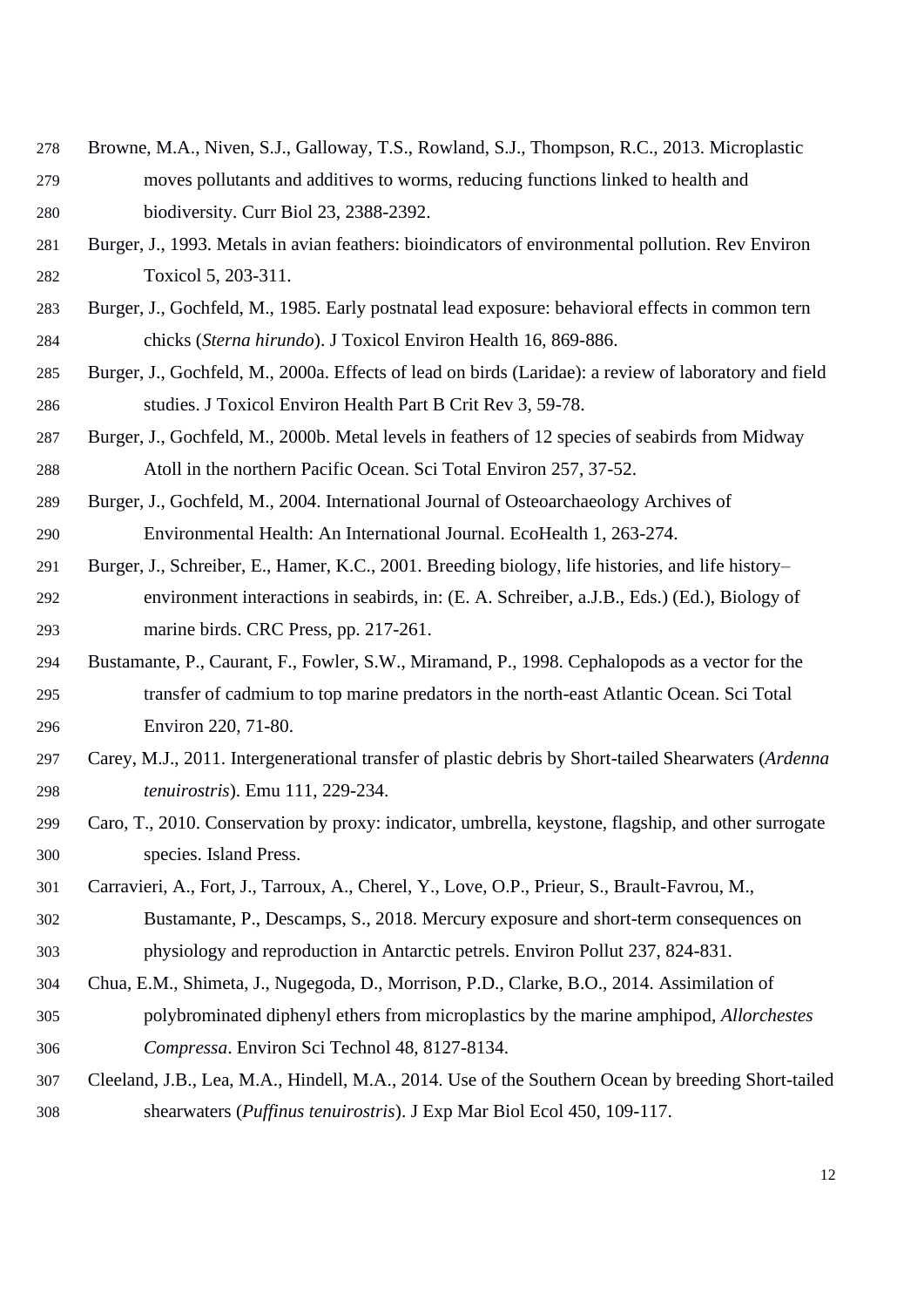- <span id="page-13-13"></span><span id="page-13-11"></span><span id="page-13-8"></span> Cook, R.D., 1977. Detection of influential observation in linear regression. Technometrics 19, 15- 18.
- <span id="page-13-9"></span>Cook, R.D., 1979. Influential observations in linear regression. J Am Stat Assoc 74, 169-174.
- <span id="page-13-7"></span> Cousin, H.R., Auman, H.J., Alderman, R., Virtue, P., 2015. The frequency of ingested plastic debris and its effects on body condition of Short-tailed Shearwater (*Puffinus tenuirostris*) pre-
- fledging chicks in Tasmania, Australia. Emu 115, 6-11.
- <span id="page-13-0"></span>Crutzen, P.J., 2002. Geology of mankind. Nature 415, 23.
- <span id="page-13-5"></span> Dawson, A.L., Kawaguchi, S., King, C.K., Townsend, K.A., King, R., Huston, W.M., Bengtson Nash, S.M., 2018. Turning microplastics into nanoplastics through digestive fragmentation by Antarctic krill. Nat Commun 9, 1001.
- Day, R.H., 1980. The occurrence and characteristics of plastic pollution in Alaska's marine birds.
- <span id="page-13-1"></span> Durant, J.M., Hjermann, D., Frederiksen, M., Charrassin, J.B., Le Maho, Y., Sabarros, P.S., Crawford, R.J.M., Stenseth, N.C., 2009. Pros and cons of using seabirds as ecological indicators. Clim Res 39, 115-129.
- <span id="page-13-2"></span> Eagles-Smith, C.A., Ackerman, J.T., De La Cruz, S.E., Takekawa, J.Y., 2009. Mercury bioaccumulation and risk to three waterbird foraging guilds is influenced by foraging ecology and breeding stage. Environ Pollut 157, 1993-2002.
- <span id="page-13-12"></span><span id="page-13-3"></span> Finger, A., Lavers, J.L., Dann, P., Nugegoda, D., Orbell, J.D., Robertson, B., Scarpaci, C., 2015. The Little Penguin (*Eudyptula minor*) as an indicator of coastal trace metal pollution. Environ Pollut 205, 365-377.
- <span id="page-13-6"></span> Fossi, M.C., Panti, C., Baini, M., Lavers, J.L., 2018. A review of plastic-associated pressures: cetaceans of the Mediterranean Sea and eastern Australian shearwaters as case studies. Front Mar Sci 5, 1-10.
- <span id="page-13-4"></span> Fromant, A., Carravieri, A., Bustamante, P., Labadie, P., Budzinski, H., Peluhet, L., Churlaud, C., Chastel, O., Cherel, Y., 2016. Wide range of metallic and organic contaminants in various tissues of the Antarctic prion, a planktonophagous seabird from the Southern Ocean. Sci Total Environ 544, 754-764.
- <span id="page-13-10"></span> Gall, S.C., Thompson, R.C., 2015. The impact of debris on marine life. Mar Pollut Bull 92, 170- 179.
- Gilbert, J.M., Reichelt-Brushett, A.J., Bowling, A.C., Christidis, L., 2016. Plastic Ingestion in Marine and Coastal Bird Species of Southeastern Australia. Mar Ornithol 44, 21-26.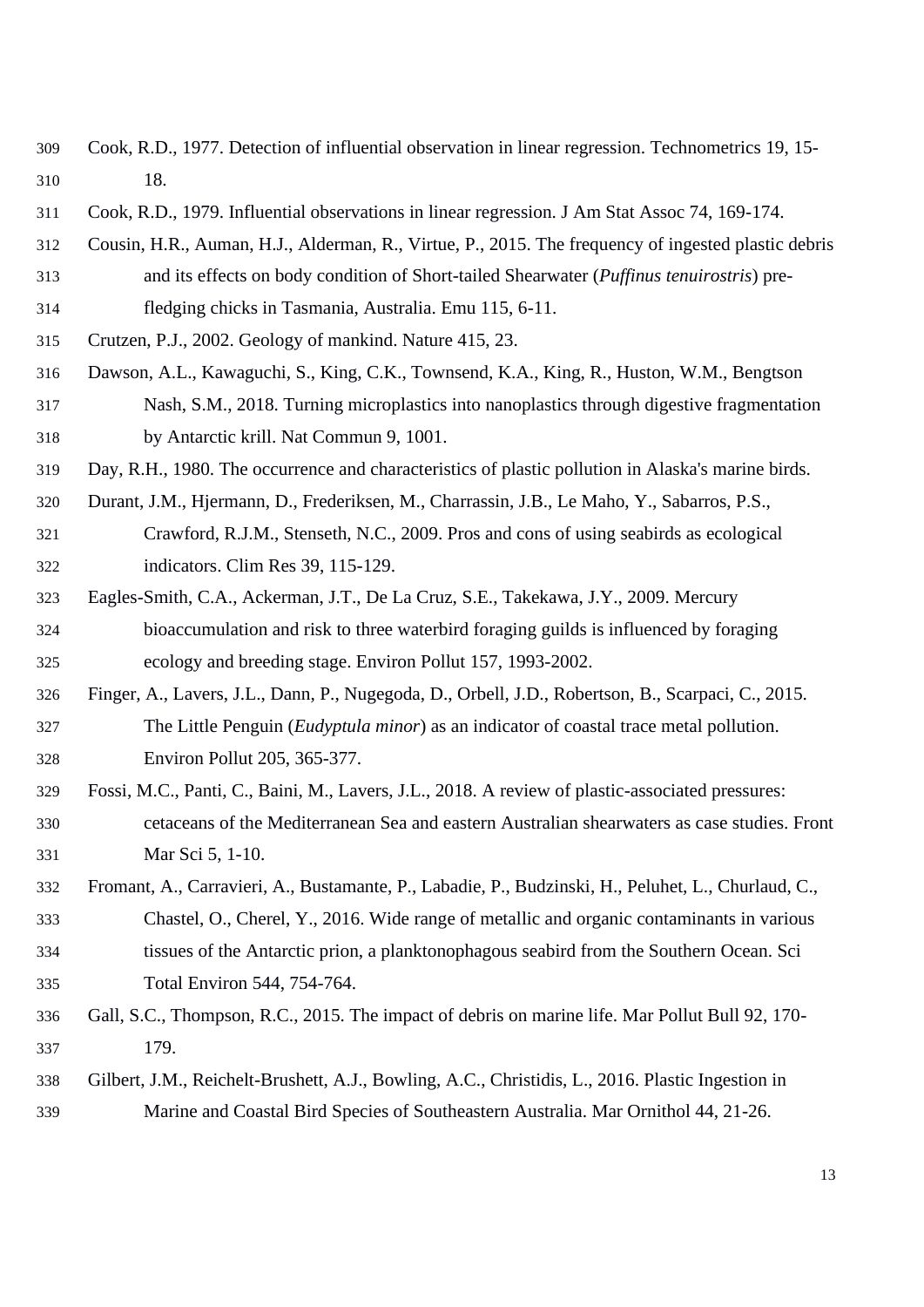- <span id="page-14-11"></span><span id="page-14-3"></span> Goutte, A., Barbraud, C., Herzke, D., Bustamante, P., Angelier, F., Tartu, S., Clément-Chastel, C., Moe, B., Bech, C., Gabrielsen, G.W., Bustnes, J.O., Chastel, O., 2015. Survival rate and breeding outputs in a high Arctic seabird exposed to legacy persistent organic pollutants and mercury. Environ Pollut 200, 1-9.
- Hardesty, B.D., Holdsworth, D., Revill, A.T., Wilcox, C., 2015. A biochemical approach for identifying plastics exposure in live wildlife. Methods Ecol Evol 6, 92-98.
- <span id="page-14-12"></span><span id="page-14-8"></span> Hightower, J.M., Moore, D., 2003. Mercury levels in high-end consumers of fish. Environ Health Perspect 111, 604-608.
- <span id="page-14-7"></span> Hill, A., Thompson, C., McCuaig, M., 1981. Tasmanian muttonbird harvesting and the future of the species. Occasional Paper No. 12. University of Tasmania, 73-146.
- <span id="page-14-0"></span> Hoegh-Guldberg, O., Bruno, J.F., 2010. The impact of climate change on the world's marine ecosystems. Science 328, 1523-1528.
- <span id="page-14-2"></span> Hoffman, D.J., Eagles-Smith, C.A., Ackerman, J.T., Adelsbach, T.L., Stebbins, K.R., 2011. Oxidative stress response of Forster's terns (*Sterna forsteri*) and Caspian terns (*Hydroprogne caspia*) to mercury and selenium bioaccumulation in liver, kidney, and brain. Environ Toxicol Chem 30, 920-929.
- <span id="page-14-6"></span> Holmes, L.A., 2013. Interactions of trace metals with plastic production pellets in the marine environment.
- <span id="page-14-4"></span> Honda, K., Marcovecchio, J.E., Kan, S., Tatsukawa, R., Ogi, H., 1990. Metal concentrations in pelagic seabirds from the North Pacific Ocean. Arch Environ Contam Toxicol 19, 704-711.
- <span id="page-14-5"></span> Jochum, K.P., Nohl, U., Herwig, K., Lammel, E., Stoll, B., Hofmann, A.W., 2005. GeoReM: A new geochemical database for reference materials and isotopic standards. Geostandards and Geoanalytical Research 29, 333-338.
- <span id="page-14-9"></span> Johansen, P., Asmund, G., Riget, F., 2004. High human exposure to lead through consumption of birds hunted with lead shot. Environ Pollut 127, 125-129.
- <span id="page-14-10"></span> Johansen, P., Pedersen, H.S., Asmund, G., Riget, F., 2006. Lead shot from hunting as a source of lead in human blood. Environ Pollut 142, 93-97.
- <span id="page-14-1"></span> Lamborg, C.H., Hammerschmidt, C.R., Bowman, K.L., Swarr, G.J., Munson, K.M., Ohnemus, D.C., Lam, P.J., Heimburger, L.E., Rijkenberg, M.J., Saito, M.A., 2014. A global ocean inventory of anthropogenic mercury based on water column measurements. Nature 512, 65- 68.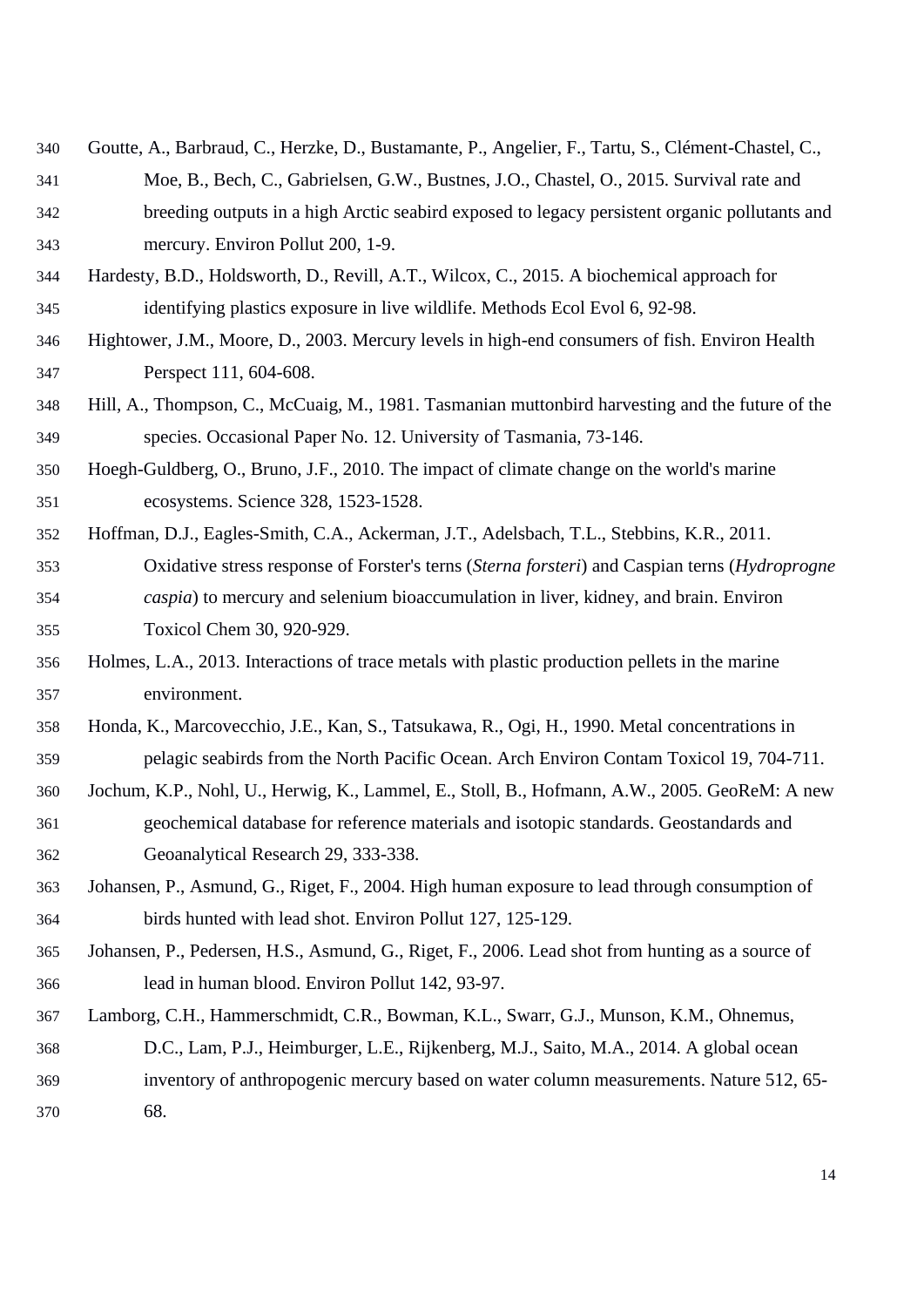- <span id="page-15-12"></span><span id="page-15-11"></span> Lavers, J.L., 2015. Population status and threats to Flesh-footed Shearwaters (*Puffinus carneipes*) in South and Western Australia. ICES J Mar Sci 72, 316-327.
- <span id="page-15-7"></span> Lavers, J.L., Bond, A.L., 2013. Contaminants in indigenous harvests of apex predators: The Tasmanian Short-tailed Shearwater as a case study. Ecotoxicol Environ Saf 95, 78-82.
- <span id="page-15-8"></span> Lavers, J.L., Bond, A.L., 2016a. Ingested plastic as a route for trace metals in Laysan Albatross (*Phoebastria immutabilis*) and Bonin Petrel (*Pterodroma hypoleuca*) from Midway Atoll. Mar Pollut Bull 110, 493-500.
- <span id="page-15-9"></span> Lavers, J.L., Bond, A.L., 2016b. Selectivity of flesh-footed shearwaters for plastic colour: Evidence for differential provisioning in adults and fledglings. Mar Environ Res 113, 1-6.
- <span id="page-15-5"></span> Lavers, J.L., Bond, A.L., Hutton, I., 2014. Plastic ingestion by Flesh-footed Shearwaters (*Puffinus carneipes*): Implications for fledgling body condition and the accumulation of plastic-derived chemicals. Environ Pollut 187, 124-129.
- <span id="page-15-6"></span> Lavers, J.L., Hutton, I., Bond, A., 2019. Clinical pathology of plastic ingestion in marine birds and relationships with blood chemistry. Environ Sci Technol, 9224 - 9231.
- <span id="page-15-3"></span> Lemos, L.S., de Moura, J.F., Hauser-Davis, R.A., de Campos, R.C., Siciliano, S., 2013. Small cetaceans found stranded or accidentally captured in southeastern Brazil: bioindicators of essential and non-essential trace elements in the environment. Ecotoxicol Environ Saf 97, 166-175.
- <span id="page-15-4"></span> Lewis, S.A., Furness, R.W., 1991. Mercury Accumulation and Excretion in Laboratory Reared Black-Headed Gull Larus-Ridibundus Chicks. Arch Environ Contam Toxicol 21, 316-320.
- <span id="page-15-2"></span> Lohmann, R., Breivik, K., Dachs, J., Muir, D., 2007. Global fate of POPs: current and future research directions. Environ Pollut 150, 150-165.
- <span id="page-15-10"></span> Luís, L.G., Ferreira, P., Fonte, E., Oliveira, M., Guilhermino, L., 2015. Does the presence of microplastics influence the acute toxicity of chromium(VI) to early juveniles of the common goby (*Pomatoschistus microps*)? A study with juveniles from two wild estuarine
- populations. Aquat Toxicol (Amst) 164, 163-174.
- <span id="page-15-0"></span> MacArthur, D., Waughray, D., Stuchtey, M., 2016. The new plastics economy, rethinking the future of plastics, World Economic Forum.
- <span id="page-15-1"></span> Mallory, M.L., Robinson, S.A., Hebert, C.E., Forbes, M.R., 2010. Seabirds as indicators of aquatic ecosystem conditions: a case for gathering multiple proxies of seabird health. Mar Pollut Bull 60, 7-12.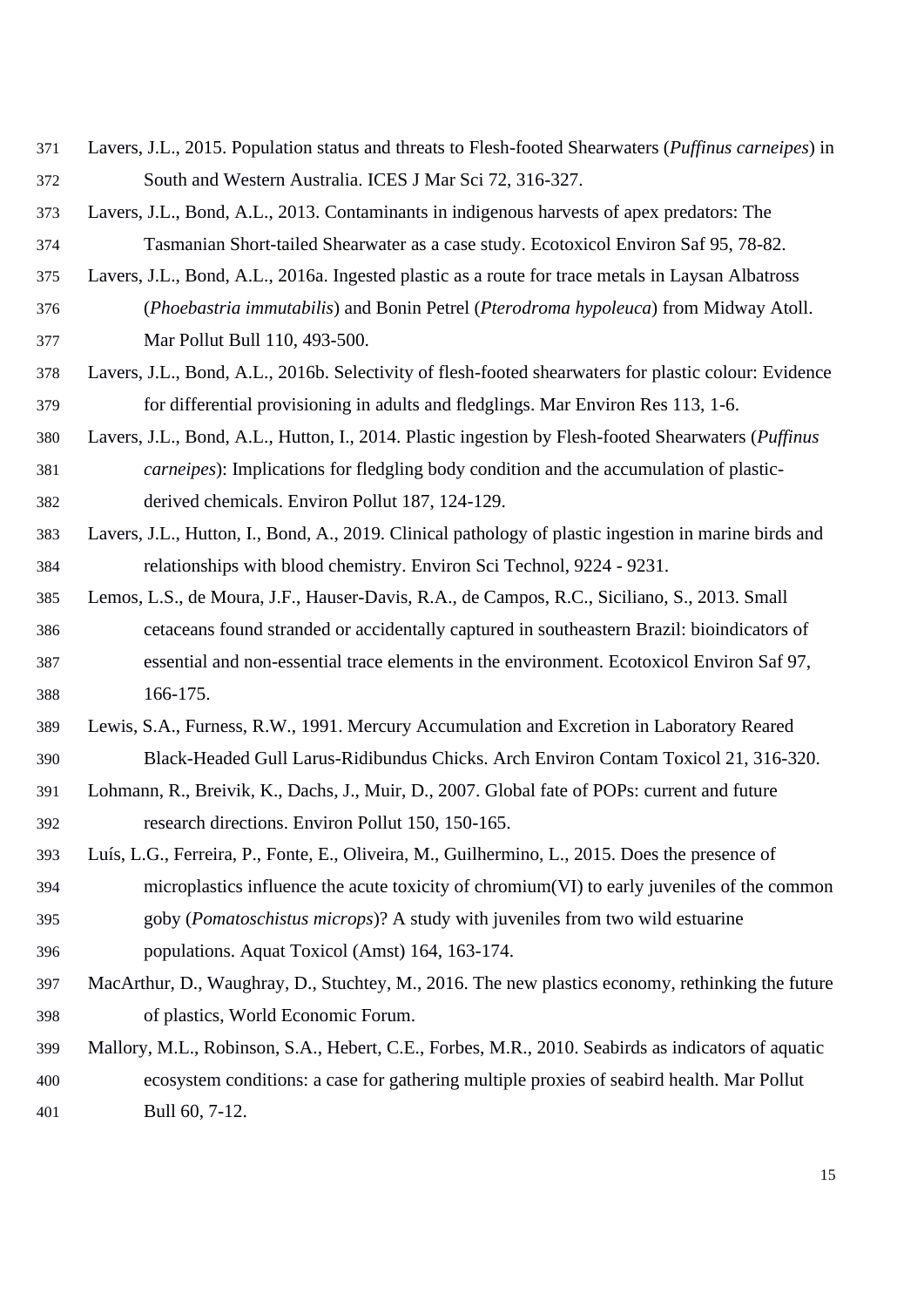- <span id="page-16-4"></span> Mato, Y., Isobe, T., Takada, H., Kanehiro, H., Ohtake, C., Kaminuma, T., 2001. Plastic resin pellets as a transport medium for toxic chemicals in the marine environment. Environ Sci Technol 35, 318-324.
- <span id="page-16-10"></span><span id="page-16-5"></span> Mattsson, K., Johnson, E.V., Malmendal, A., Linse, S., Hansson, L.A., Cedervall, T., 2017. Brain damage and behavioural disorders in fish induced by plastic nanoparticles delivered through the food chain. Sci Rep 7, 11452.
- <span id="page-16-7"></span> Miller, M.G.R., Carlile, N., Phillips, J.S., McDuie, F., Congdon, B.C., 2018. Importance of tropical tuna for seabird foraging over a marine productivity gradient. Mar Ecol Prog Ser 586, 233- 249.
- <span id="page-16-8"></span> Moses, S.K., Whiting, A.V., Bratton, G.R., Taylor, R.J., O'Hara, T.M., 2009. Inorganic nutrients and contaminants in subsistence species of Alaska: linking wildlife and human health. Int J Circumpolar Health 68, 53-74.
- <span id="page-16-2"></span> Nicholson, J.K., Osborn, D., 1983. Kidney lesions in pelagic seabirds with high tissue-levels of cadmium and mercury. J Zool (Lond.) 200, 99-118.
- Ogi, H., 1990. Ingestion of plastic particles by sooty and short-tailed shearwaters in the North Pacific, Proceedings of the Second International Conference on Marine Debris. NOAA Technical Memorandum Honolulu, HI, pp. 635-652.
- <span id="page-16-9"></span> OSPAR, C., 2008. Background document for the EcoQO on plastic particles in stomachs of seabirds. OSPAR Commission, Biodiversity Series. Publication.
- <span id="page-16-3"></span> Pacyna, A.D., Ruman, M., Mazerski, J., Polkowska, Ż., 2018. Biological responses to environmental contamination. How can metal pollution impact signal honesty in avian species? Ecology and Evolution 0.
- <span id="page-16-0"></span> Pauly, D., 1995. Anecdotes and the shifting baseline syndrome of fisheries. Trends Ecol Evol 10, 430.
- <span id="page-16-6"></span> Peda, C., Caccamo, L., Fossi, M.C., Gai, F., Andaloro, F., Genovese, L., Perdichizzi, A., Romeo, T., Maricchiolo, G., 2016. Intestinal alterations in European sea bass *Dicentrarchus labrax* (Linnaeus, 1758) exposed to microplastics: Preliminary results. Environ Pollut 212, 251- 256.
- <span id="page-16-1"></span> Piatt, J.F., Harding, A.M.A., Shultz, M., Speckman, S.G., van Pelt, T.I., Drew, G.S., Kettle, A.B., 2007. Seabirds as indicators of marine food supplies: Cairns revisited. Mar Ecol Prog Ser 352, 221-234.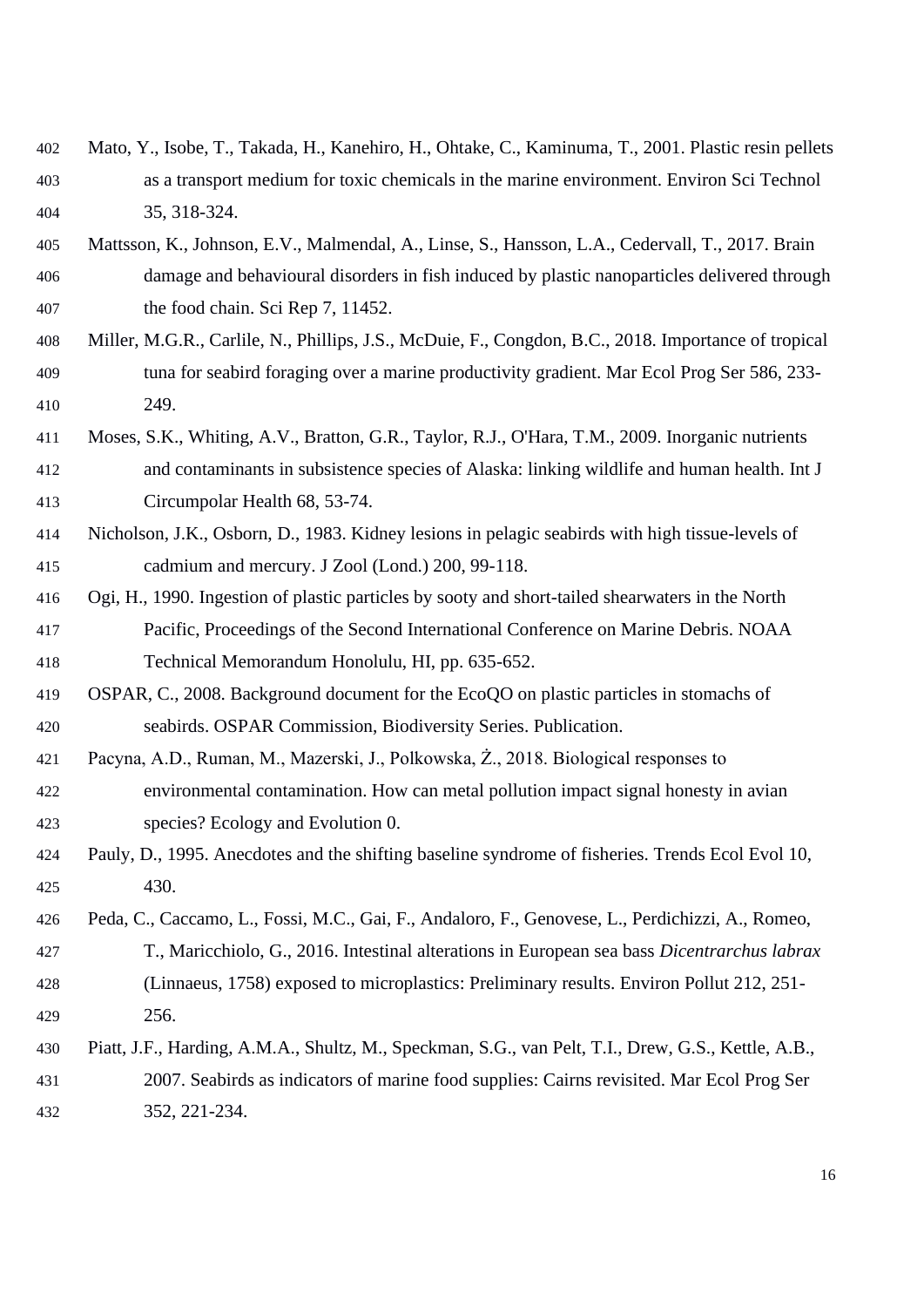- <span id="page-17-2"></span> Pierce, K.E., Harris, R.J., Larned, L.S., Pokras, M.A., 2004. Obstruction and starvation associated with plastic ingestion in a Northern Gannet *Morus bassanus* and a Greater Shearwater *Puffinus gravis*. Mar Ornithol 32, 187-189.
- <span id="page-17-10"></span> PlasticsEurope, 2018. Plastics Europe - The facts 2018: An analysis of European plastics production, demand and waste data. PlasticsEurope, Brussels.
- <span id="page-17-4"></span> Provencher, J.F., Bond, A.L., Avery-Gomm, S., Borrelle, S.B., Rebolledo, E.L.B., Hammer, S., Kuhn, S., Lavers, J.L., Mallory, M.L., Trevail, A., van Franeker, J.A., 2017. Quantifying ingested debris in marine megafauna: a review and recommendations for standardization. Anal Methods 9, 1454-1469.
- <span id="page-17-7"></span> Provencher, J.F., Bond, A.L., Mallory, M.L., 2015. Marine birds and plastic debris in Canada: a national synthesis and a way forward. Environ Rev 23, 1-13.
- <span id="page-17-11"></span><span id="page-17-9"></span> Provencher, J.F., Borrelle, S., Sherley, R.B., Avery-Gomm, S., Hodum, P., Bond, A., Major, H.L., McCoy, K.D., Crawford, R., Merkel, F., Votier, S., Reynolds, M., Hatfield, J., Spatz, D., Mallory, M., 2019. Chapter 7 - Seabirds, in: Sheppard, C. (Ed.), World Seas: an

<span id="page-17-13"></span>Environmental Evaluation (Second Edition). Academic Press, pp. 133-162.

- <span id="page-17-12"></span><span id="page-17-5"></span> Puskic, P.S., Lavers, J.L., Adams, L.R., Grünenwald, M., Hutton, I., Bond, A.L., 2019. Uncovering the sub-lethal impacts of plastic ingestion by shearwaters using fatty acid analysis. Conserv Physiol 7, coz017.
- <span id="page-17-6"></span> R Core Team, 2018. R: A language and environment for statistical computing. R Foundation for Statistical Computing, Vienna, Austria.
- <span id="page-17-1"></span> Ramos, R., Gonzalez-Solis, J., 2012. Trace me if you can: the use of intrinsic biogeochemical markers in marine top predators. Front Ecol Environ 10, 258-266.
- Robards, M.D., Piatt, J.F., Wohl, K.D., 1995. Increasing frequency of plastic particles ingested by seabirds in the subarctic North Pacific. Mar Pollut Bull 30, 151-157.
- <span id="page-17-3"></span> Rochman, C.M., Hoh, E., Kurobe, T., Teh, S.J., 2013. Ingested plastic transfers hazardous chemicals to fish and induces hepatic stress. Sci Rep 3, 3263.
- <span id="page-17-8"></span> Rodríguez, A., Ramírez, F., Carrasco, M.N., Chiaradia, A., 2018. Seabird plastic ingestion differs among collection methods: Examples from the short-tailed shearwater. Environ Pollut.
- Roman, L., Schuyler, Q.A., Hardesty, B.D., Townsend, K.A., 2016. Anthropogenic debris ingestion by avifauna in eastern Australia. PLoS ONE 11, e0158343.
- <span id="page-17-0"></span> Salamat, N., Etemadi-Deylami, E., Movahedinia, A., Mohammadi, Y., 2014. Heavy metals in selected tissues and histopathological changes in liver and kidney of common moorhen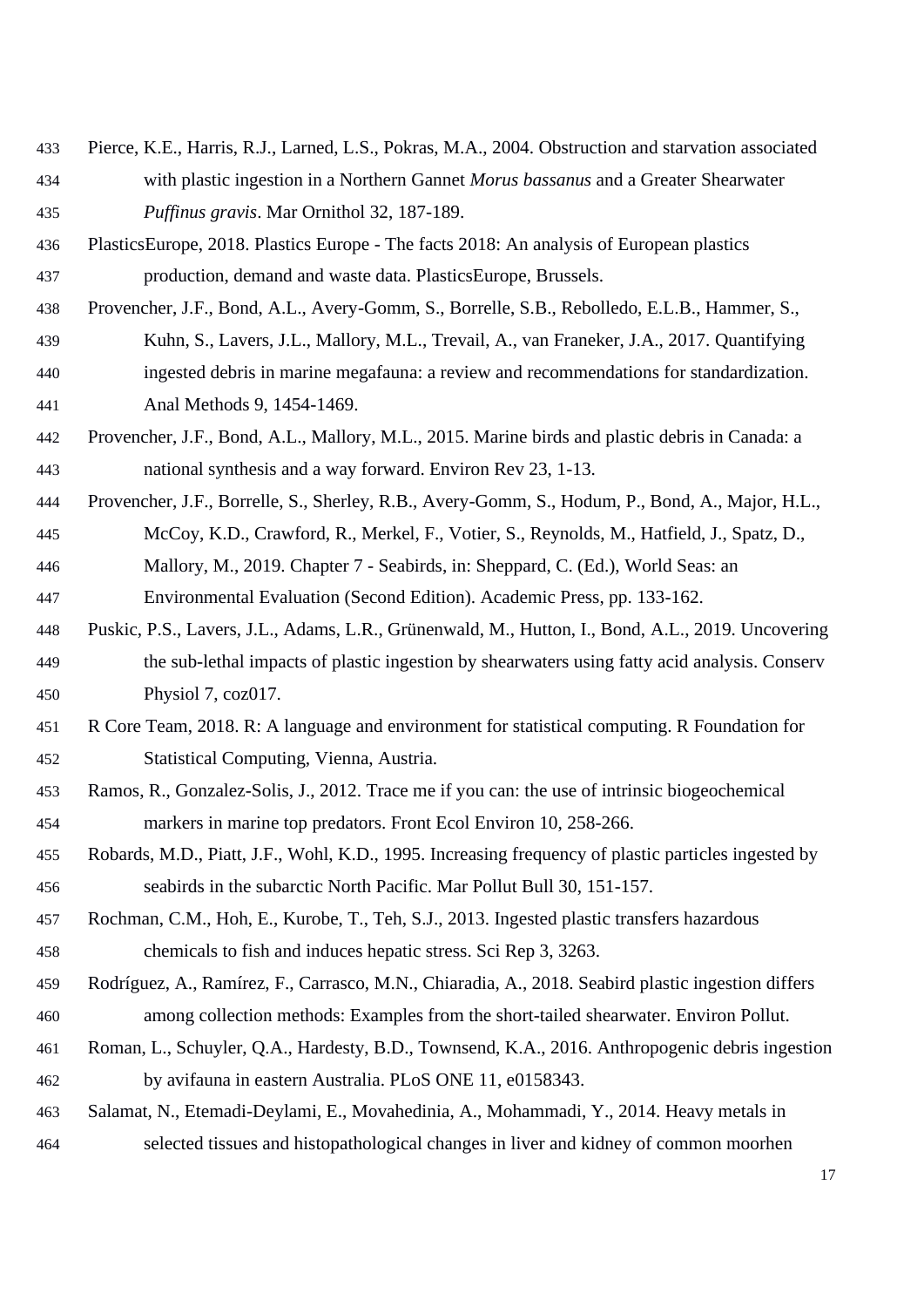- <span id="page-18-13"></span><span id="page-18-11"></span> (*Gallinula chloropus*) from Anzali Wetland, the south Caspian Sea, Iran. Ecotoxicol Environ Saf 110, 298-307.
- <span id="page-18-5"></span> Seuront, L., 2018. Microplastic leachates impair behavioural vigilance and predator avoidance in a temperate intertidal gastropod. Biol Lett 14.
- <span id="page-18-6"></span> Skira, I.J., Brothers, N.P., Pemberton, D., 1996. Distribution, abundance and conservation status of Short-tailed Shearwaters *Puffinus tenuirostris* in Tasmania, Australia. Mar Ornithol 24, 1- 14.
- <span id="page-18-2"></span> Sleight, V.A., Bakir, A., Thompson, R.C., Henry, T.B., 2017. Assessment of microplastic-sorbed contaminant bioavailability through analysis of biomarker gene expression in larval zebrafish. Mar Pollut Bull 116, 291-297.
- <span id="page-18-3"></span> Tanaka, K., Takada, H., Yamashita, R., Mizukawa, K., Fukuwaka, M.A., Watanuki, Y., 2013. Accumulation of plastic-derived chemicals in tissues of seabirds ingesting marine plastics. Mar Pollut Bull 69, 219-222.
- <span id="page-18-12"></span><span id="page-18-4"></span> Turner, A., 2018. Mobilisation kinetics of hazardous elements in marine plastics subject to an avian physiologically-based extraction test. Environ Pollut 236, 1020-1026.
- <span id="page-18-8"></span> van Franeker, J., 2004. Save the North Sea fulmar Part 1: collection and dissection procedures. Alterra Wageningen, the Netherlands, pp. 1-38.
- <span id="page-18-10"></span> van Franeker, J., Kühn, S., 2018. Fulmar Litter EcoQO monitoring in the Netherlands: Update 2017. Wageningen Marine Research, Wageningen, the Netherlands.
- <span id="page-18-1"></span> Van Franeker, J.A., Blaize, C., Danielsen, J., Fairclough, K., Gollan, J., Guse, N., Hansen, P.-L., Heubeck, M., Jensen, J.-K., Le Guillou, G., 2011. Monitoring plastic ingestion by the northern fulmar Fulmarus glacialis in the North Sea. Environ Pollut 159, 2609-2615.
- <span id="page-18-9"></span> van Franeker, J.A., Meijboom, A., 2002. Litter NSV - marine litter monitoring by Northern Fulmars (a pilot study). Alterra, Wageningen, the Netherlands.
- Vlietstra, L.S., Parga, J.A., 2002. Long-term changes in the type, but not amount, of ingested plastic particles in Short-tailed Shearwaters in the southeastern Bering Sea. Mar Pollut Bull 44, 945-955.
- <span id="page-18-7"></span> Waller, C.L., Griffiths, H.J., Waluda, C.M., Thorpe, S.E., Loaiza, I., Moreno, B., Pacherres, C.O., Hughes, K.A., 2017. Microplastics in the Antarctic marine system: An emerging area of research. Sci Total Environ 598, 220-227.
- <span id="page-18-0"></span> Waters, C.N., Zalasiewicz, J., Summerhayes, C., Barnosky, A.D., Poirier, C., Galuszka, A., Cearreta, A., Edgeworth, M., Ellis, E.C., Ellis, M., Jeandel, C., Leinfelder, R., McNeill, J.R.,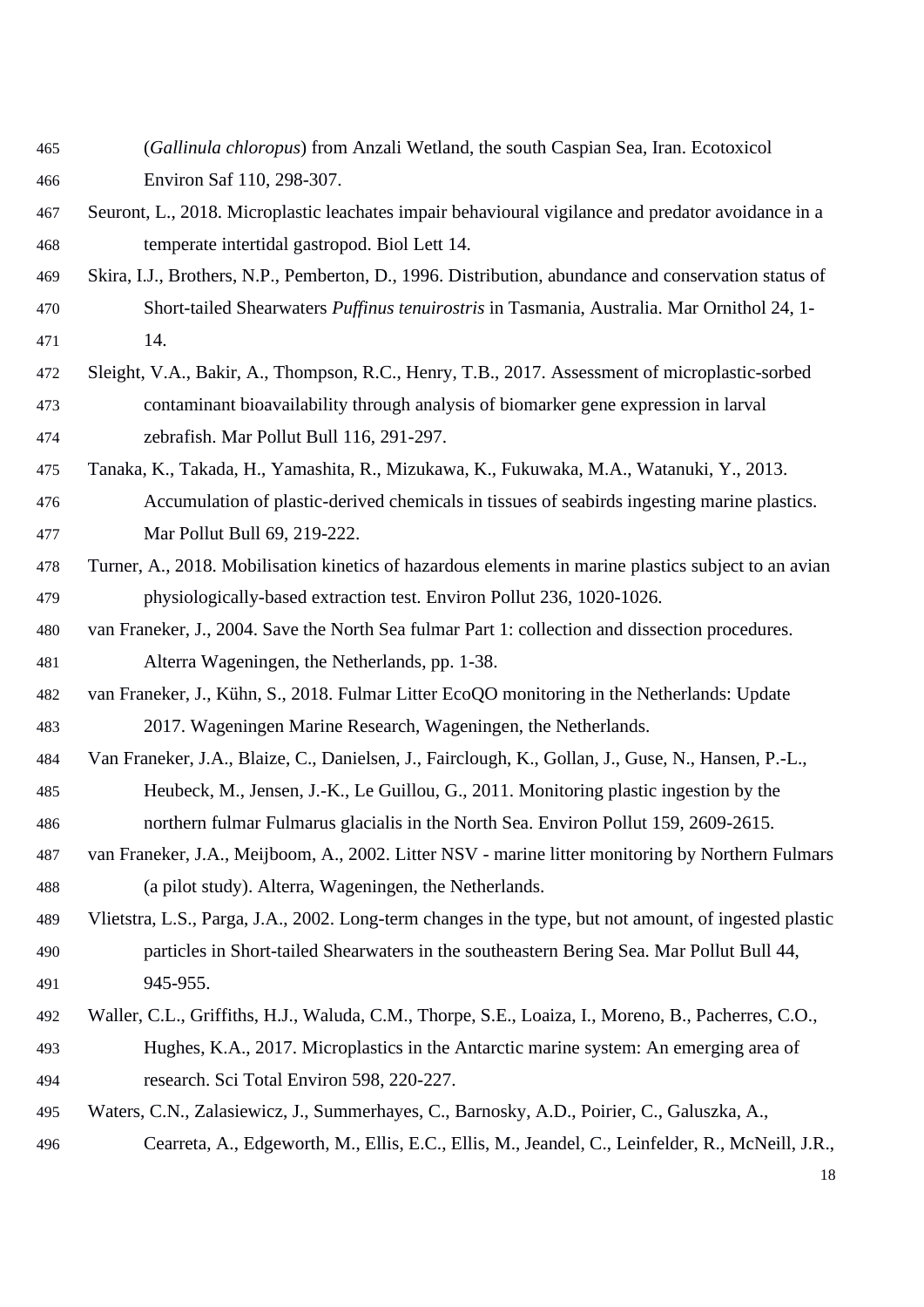<span id="page-19-3"></span><span id="page-19-2"></span><span id="page-19-1"></span><span id="page-19-0"></span>

| 497 | Richter, D., Steffen, W., Syvitski, J., Vidas, D., Wagreich, M., Williams, M., Zhisheng, A.,             |
|-----|----------------------------------------------------------------------------------------------------------|
| 498 | Grinevald, J., Odada, E., Oreskes, N., Wolfe, A.P., 2016. The Anthropocene is functionally               |
| 499 | and stratigraphically distinct from the Holocene. Science 351, aad 2622.                                 |
| 500 | West, B., Sim, R., 1995. Aboriginal Muttonbird Exploitation: An analysis of muttonbird (yolla)           |
| 501 | bone from the Beeton Rockshelter site, Badger Island Bass Strait. Aust Aborig Stud, 15.                  |
| 502 | Worm, B., 2016. Averting a global fisheries disaster. Proc Natl Acad Sci U S A Biol Sci 113, 4895-       |
| 503 | 4897.                                                                                                    |
| 504 | Yamashita, R., Takada, H., Fukuwaka, M.A., Watanuki, Y., 2011. Physical and chemical effects of          |
| 505 | ingested plastic debris on short-tailed shearwaters, <i>Puffinus tenuirostris</i> , in the North Pacific |
| 506 | Ocean. Mar Pollut Bull 62, 2845-2849.                                                                    |
| 507 | Young, L.C., Vanderlip, C., Duffy, D.C., Afanasyev, V., Shaffer, S.A., 2009. Bringing home the           |
| 508 | trash: do colony-based differences in foraging distribution lead to increased plastic ingestion          |
| 509 | in Laysan albatrosses? PLoS ONE 4, e7623.                                                                |
| 510 |                                                                                                          |
|     |                                                                                                          |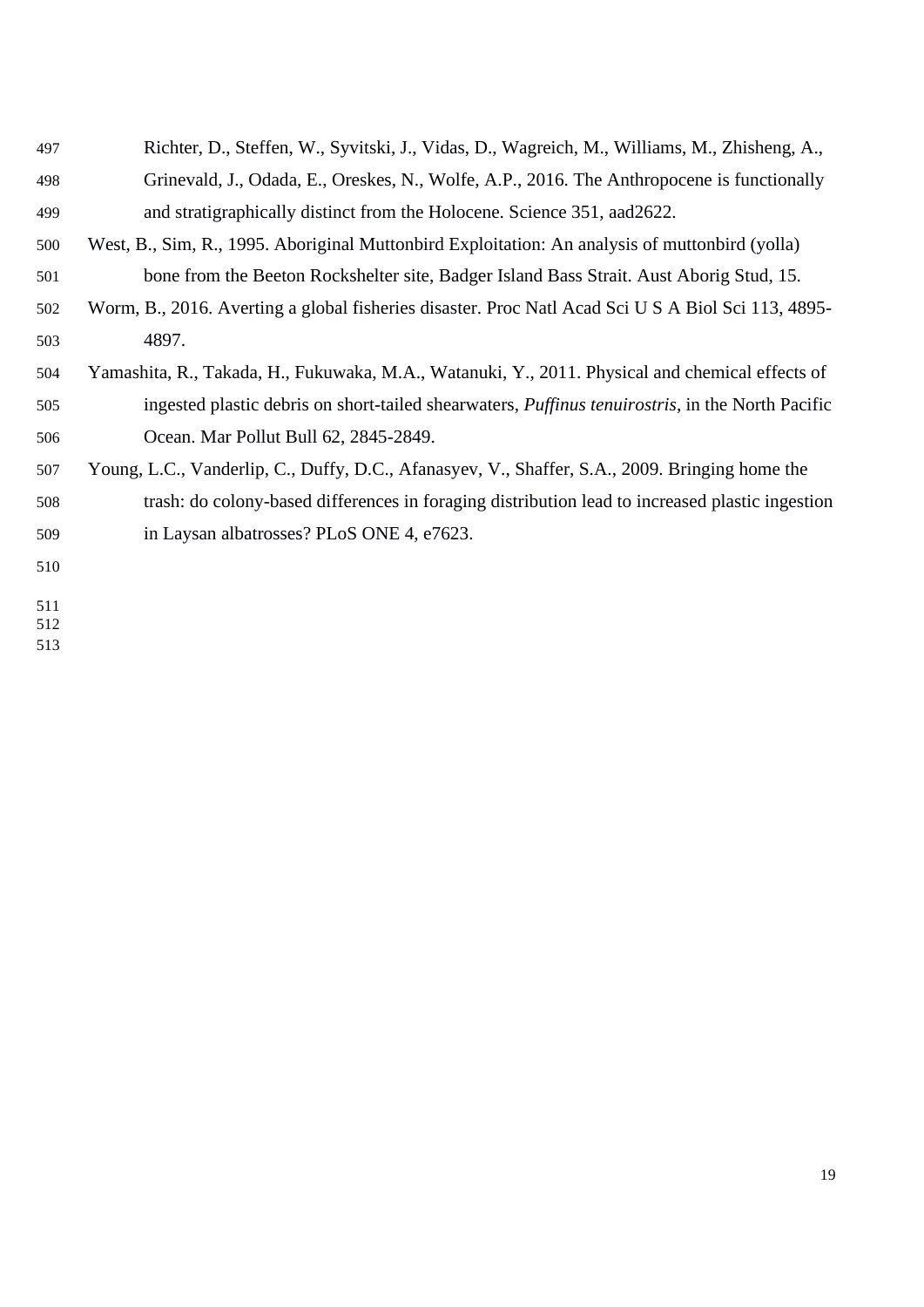



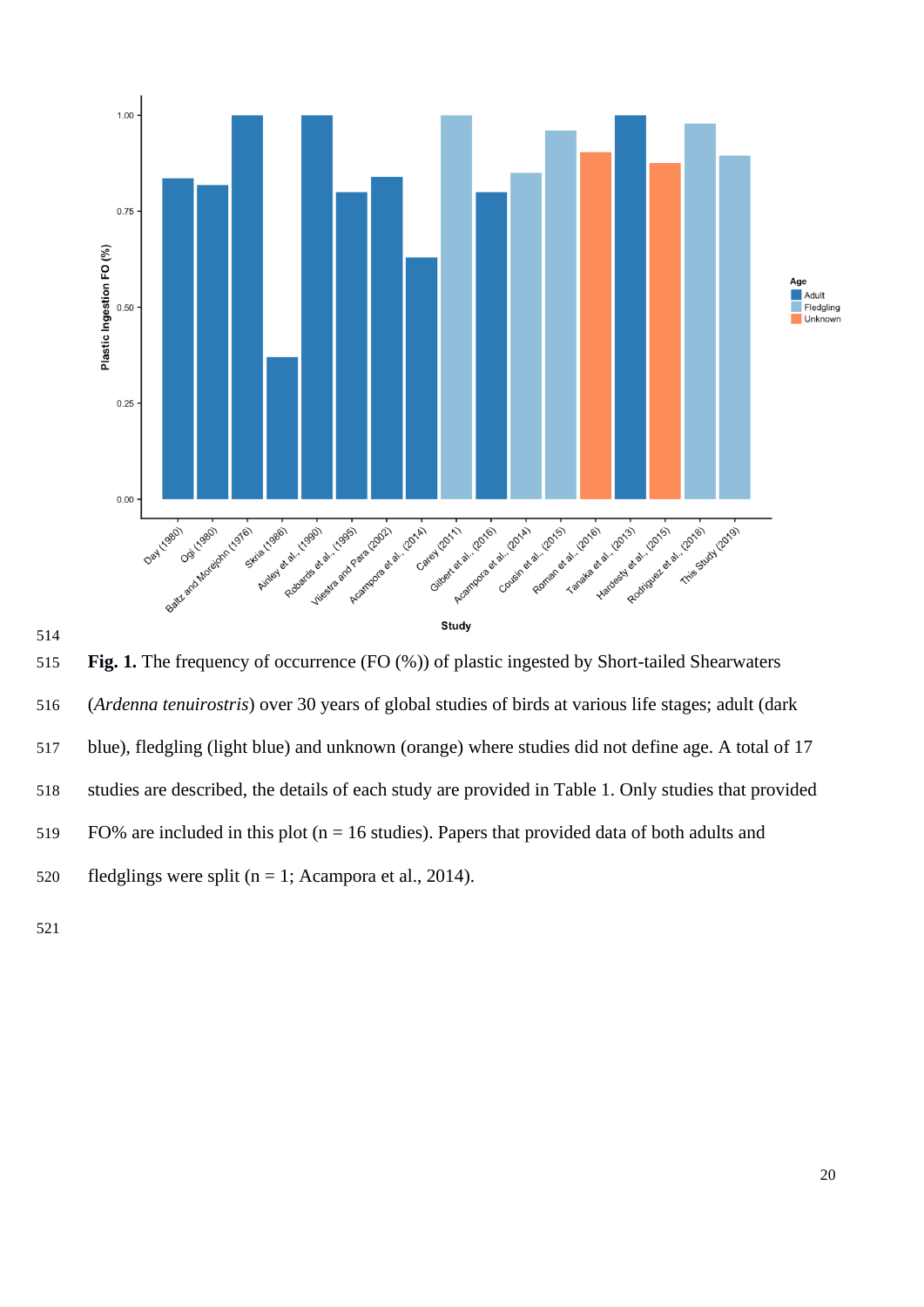# 522 **Table 1.** Review of published studies reporting plastic ingestion in Short-tailed Shearwaters (*Ardenna tenuirostris*). This data compliments that

| 523 |  | presented in Figure 1. FO: frequency of occurrence $%$ ). |
|-----|--|-----------------------------------------------------------|
|-----|--|-----------------------------------------------------------|

| Year          | Age       | Location                     | $\mathbf{n}$ | FO(%)  | Mean mass $(g)$ | Mass range $(g)$ | <b>Mean pieces</b> | <b>Range pieces</b> | <b>Source</b>               |
|---------------|-----------|------------------------------|--------------|--------|-----------------|------------------|--------------------|---------------------|-----------------------------|
| 1969 - 1977   | Adult     | Sub-Antarctic, Pacific Ocean | 200          | 83.5   | $0.10 \pm 0.11$ | $0 - 0.59$       | $5.39 \pm 5.72$    | $0 - 32$            | (Day, 1980)                 |
| 1970 - 1987   | Adult     | Sub-Antarctic, Pacific Ocean | 324          | 81.8   | 0.14            |                  | 8.79               |                     | (Ogi, 1990)                 |
| 1974 - 1975   | Adult     | North Pacific Ocean          | 6            | 100    |                 |                  |                    |                     | (Baltz and Morejohn, 1976)  |
| 1978          | Adult     | Tasmania, Australia          | 396          | 37     |                 |                  | $0 - 8$            |                     | (Skira et al., 1996)        |
| 1984 - 1984   | Adult     | Pacific Ocean                | -1           | 100    |                 |                  |                    |                     | (Ainley et al., 1990)       |
| 1988 - 1990   | Adult     | North Pacific Ocean          | 5            | 80     |                 |                  |                    |                     | (Robards et al., 1995)      |
| 1997 - 2001   | Adult     | Bering Sea                   | 330          | 84     | $0.114 \pm 7.8$ |                  | $5.8\pm0.4$        |                     | (Vlietstra and Parga, 2002) |
| $2003 - 2005$ | Adult     | North Pacific Ocean          | 99           |        | $0.23 \pm 0.18$ | $0 - 0.9$        | $15.1 \pm 13.2$    |                     | (Yamashita et al., 2011)    |
| 2010          | Adult     | Queensland, Australia        | 102          | 63     |                 |                  | 4.5                |                     | (Acampora et al., 2014)     |
| 2011          | Fledgling | Victoria, Australia          | 67           | 100    | 0.113           |                  | $7.6 \pm 5.4$      |                     | (Carey, 2011)               |
| $2011 - 2012$ | Adult     | New South Wales, Australia   | 5            | $80\,$ |                 | $0.48 - 2.9$     |                    | $3 - 12$            | (Gilbert et al., $2016$ )   |
| 2012          | Fledgling | Queensland, Australia        | 27           | 85     |                 |                  | 7.14               |                     | (Acampora et al., 2014)     |
| 2012          | Fledgling | Tasmania, Australia          | 171          | 96     | 1.48            |                  | $6.03 \pm 0.3$     | $0 - 30$            | (Cousin et al., $2015$ )    |
| 2013          | Unknown   | Eastern Australia            | 31           | 90.32  |                 |                  | 7.65               |                     | (Roman et al., 2016)        |
| 2013          | Adult     | North Pacific Ocean          | 12           | 100    | 0.24            | $0.04 - 0.59$    | 27                 | $1-9$               | (Tanaka et al., 2013)       |
| 2014          | Unknown   | Victoria, Australia          | 8            | 87.5   |                 |                  | 2.63               | $0-8$               | (Hardesty et al., 2015)     |
| $2015 - 2016$ | Fledgling | Victoria, Australia          | 140          | 97.85  | 0.15            | $0 - 1.04$       | 6.46               | $0 - 26$            | (Rodríguez et al., 2018)    |
| 2017          | Fledgling | Tasmania, Australia          | 38           | 89.5   | $0.06 \pm 0.06$ | $0 - 0.27$       | $3.78 \pm 3.79$    | $0 - 15$            | This study                  |

524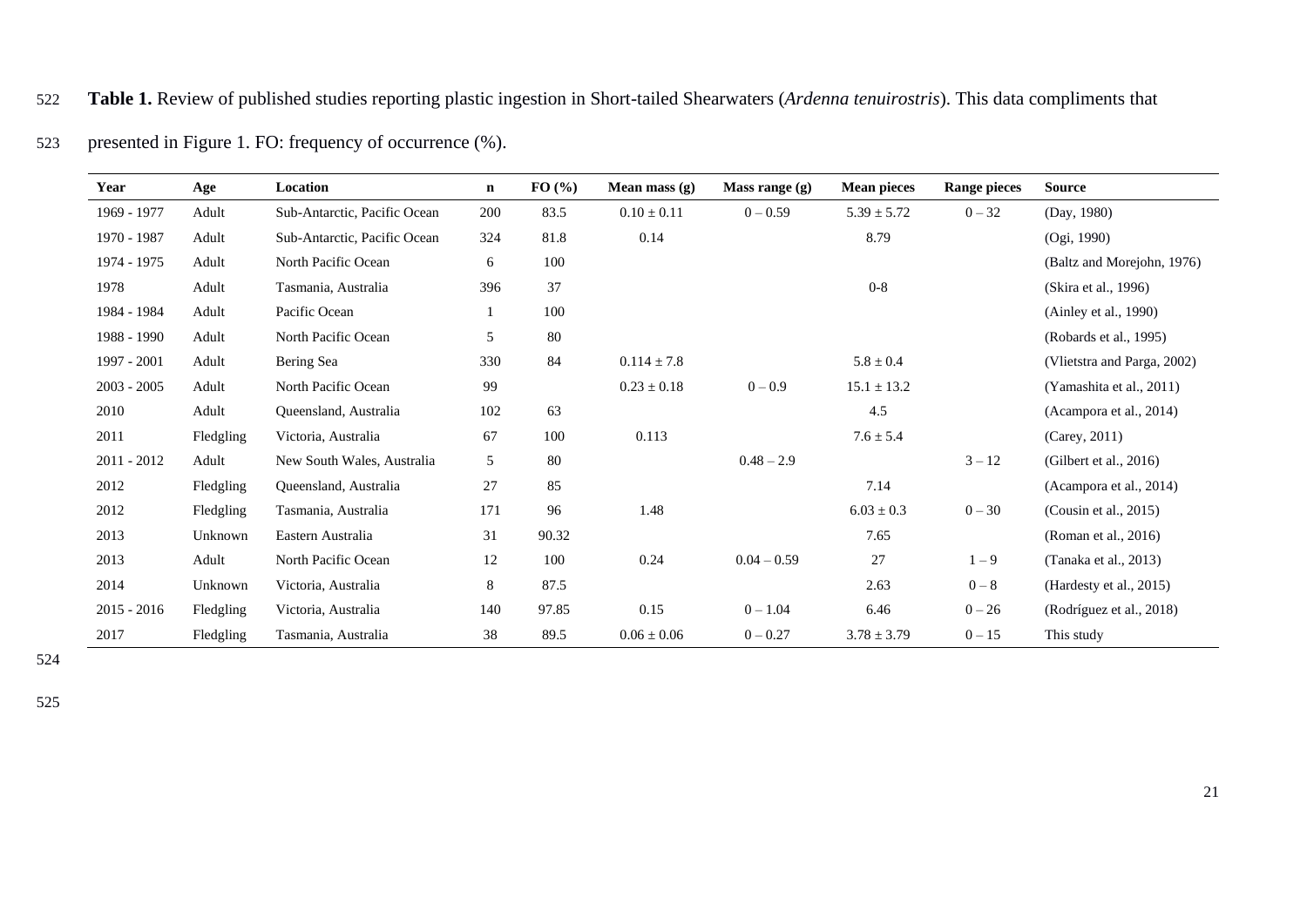526 **Table 2.** Results of a power analysis for ingested plastic by Short-tailed Shearwaters (*Ardenna tenuirostris*) showing the number of individuals

|                         |       | Sample size required                     |      |
|-------------------------|-------|------------------------------------------|------|
| Age class $\&$          |       |                                          |      |
| rate of change detected | FO(%  | Number of plastic pieces Mass of plastic |      |
| <b>Fledglings</b>       |       |                                          |      |
| 5%                      | 41    | 530                                      | 2154 |
| 10%                     | 11    | 145                                      | 5911 |
| 15%                     | 5     | 71                                       | 2872 |
| 25%                     | $<$ 5 | 30                                       | 1221 |
| 50%                     | $<$ 5 | 11                                       | 440  |
| 75%                     | $<$ 5 | 7                                        | 266  |
| 100%                    | $<$ 5 | 5                                        | 195  |
| <b>Adults</b>           |       |                                          |      |
| 5%                      | 798   | 5698                                     | 1476 |
| 10%                     | 219   | 1563                                     | 405  |
| 15%                     | 106   | 759                                      | 197  |
| 25%                     | 45    | 323                                      | 84   |
| 50%                     | 16    | 116                                      | 30   |
| 75%                     | 10    | 70                                       | 18   |
| 100%                    | 7     | 52                                       | 13   |

527 required to detect changes in the frequency of occurrence (FO (%)), number and mass of ingested plastic.

529

530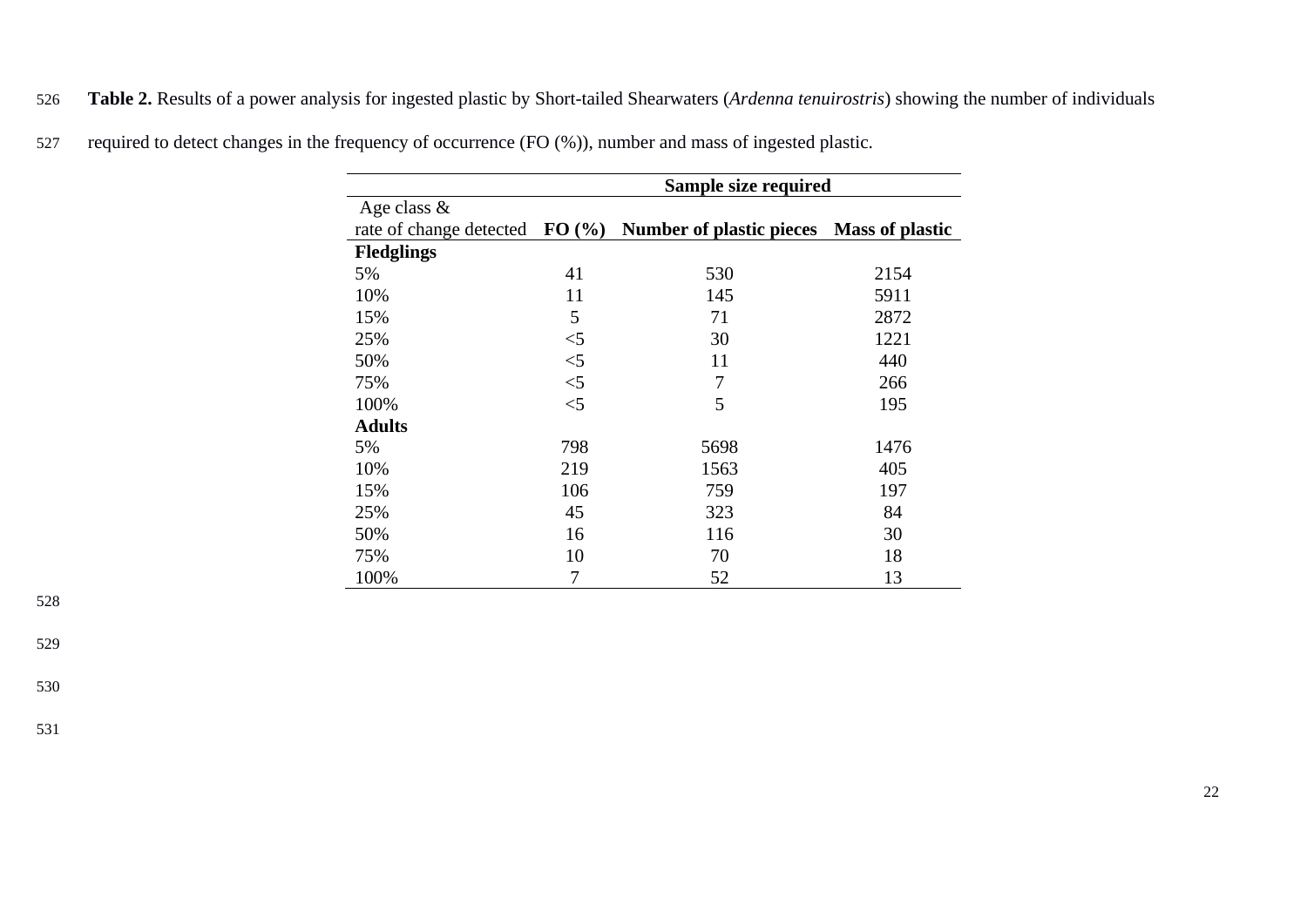- 532 **Table 3.** Review of trace element concentrations in the breast muscle of Short-tailed Shearwaters (*Ardenna tenuirostris*) reported as mean ± standard 533 deviation in μg/g from juvenile birds harvested in Tasmania [\(Lavers and Bond, 2013; This Study\)](#page-15-12) and adult birds collected from the North Pacific 534 [\(Honda et al., 1990\)](#page-14-12).
- 535

| <b>Element</b>            | (Honda et al., 1990) | (Lavers and Bond, 2013) | This study        |
|---------------------------|----------------------|-------------------------|-------------------|
| Ag                        | No Data              | $0.39 \pm 0.20$         | $<$ LoD           |
| As                        | No Data              | $0.15 \pm 0.14$         | $1.04 \pm 0.77$   |
| <b>Br</b>                 | No Data              | $1.27 \pm 0.91$         | No Data           |
| Cd                        | $0.13 \pm 0.07$      | $0.01 \pm 0.01$         | $0.03 \pm 0.03$   |
| Ce                        | No Data              | $0.02 \pm 0.02$         | No Data           |
| Co                        | No Data              | $0.01 \pm 0.01$         | No Data           |
| Cu                        | $5.27 \pm 0.64$      | $4.00 \pm 1.71$         | $11.5 \pm 2.69$   |
| Fe                        | $63.1 \pm 13.1$      | $129.23 \pm 38.69$      | No Data           |
| Hg                        | $0.04 \pm 0.02$      | $0.03 \pm 0.00$         | No Data           |
| Mg                        | No Data              | $326.54 \pm 21.40$      | No Data           |
| Mn                        | $0.46 \pm 0.11$      | $0.53 \pm 0.14$         | No Data           |
| Pb                        | No Data              | $0.07 \pm 0.13$         | No Data           |
| <b>Rb</b>                 | No Data              | $1.39 \pm 0.25$         | $3.69 \pm 0.45$   |
| Sb                        | No Data              | $\langle$ LoD (0.03)    | No Data           |
| Se                        | No Data              | No Data                 | $2.06 \pm 0.31$   |
| Sr                        | No Data              | $0.13 \pm 0.11$         | $0.39 \pm 0.47$   |
| Tl                        | No Data              | $\langle$ LoD (0.02)    | No Data           |
| $\boldsymbol{\mathrm{V}}$ | No Data              | $\langle$ LoD $(0.18)$  | No Data           |
| Zn                        | $16.9 \pm 2.83$      | $14.25 \pm 6.11$        | $62.31 \pm 58.39$ |